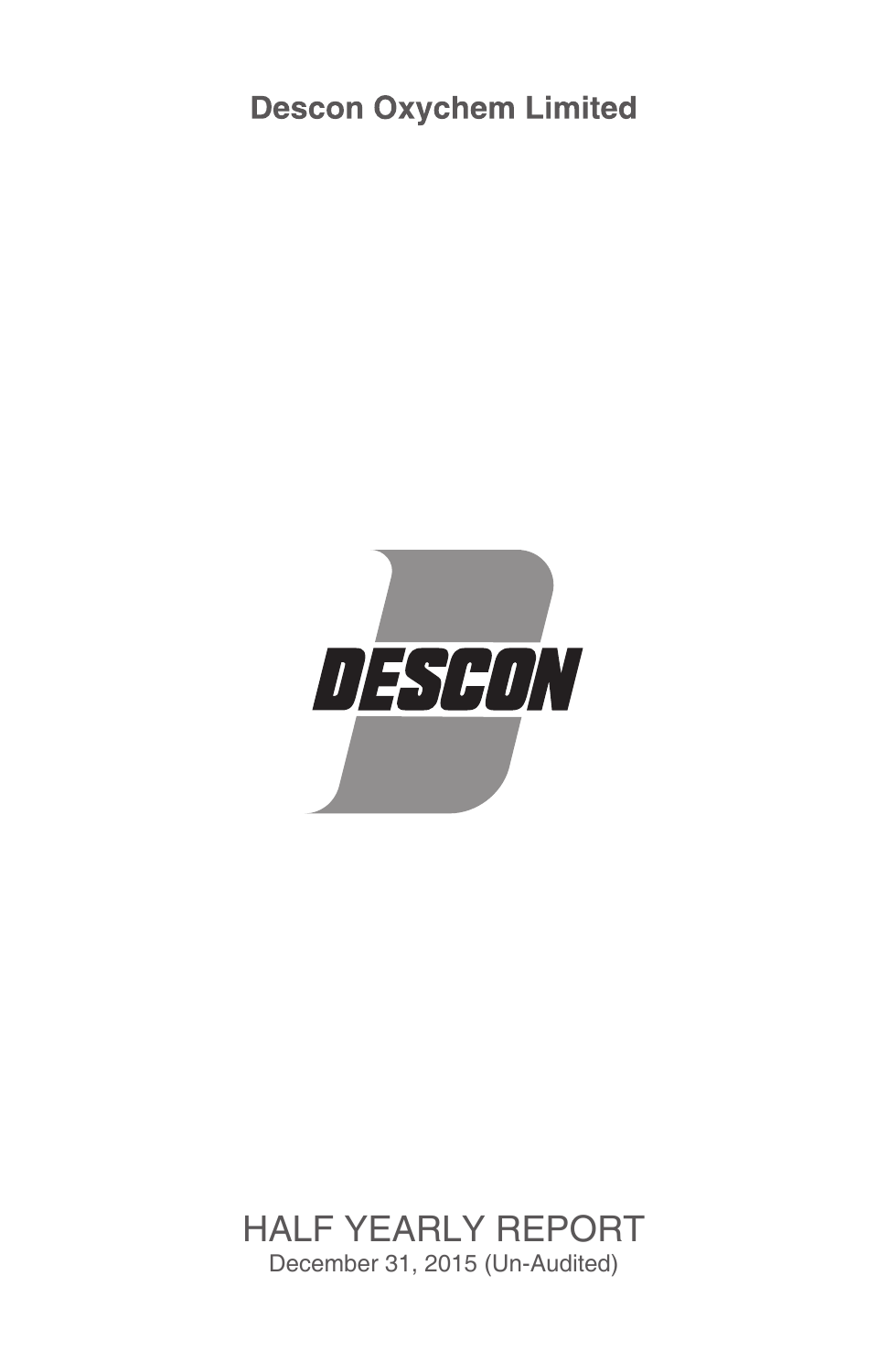# **CONTENTS**

| Auditors' Report to the Members on review of Interim Financial Information  3 |
|-------------------------------------------------------------------------------|
|                                                                               |
|                                                                               |
|                                                                               |
|                                                                               |
|                                                                               |
| Notes to and Forming Part of the Condensed Interim Un-Audited Financial       |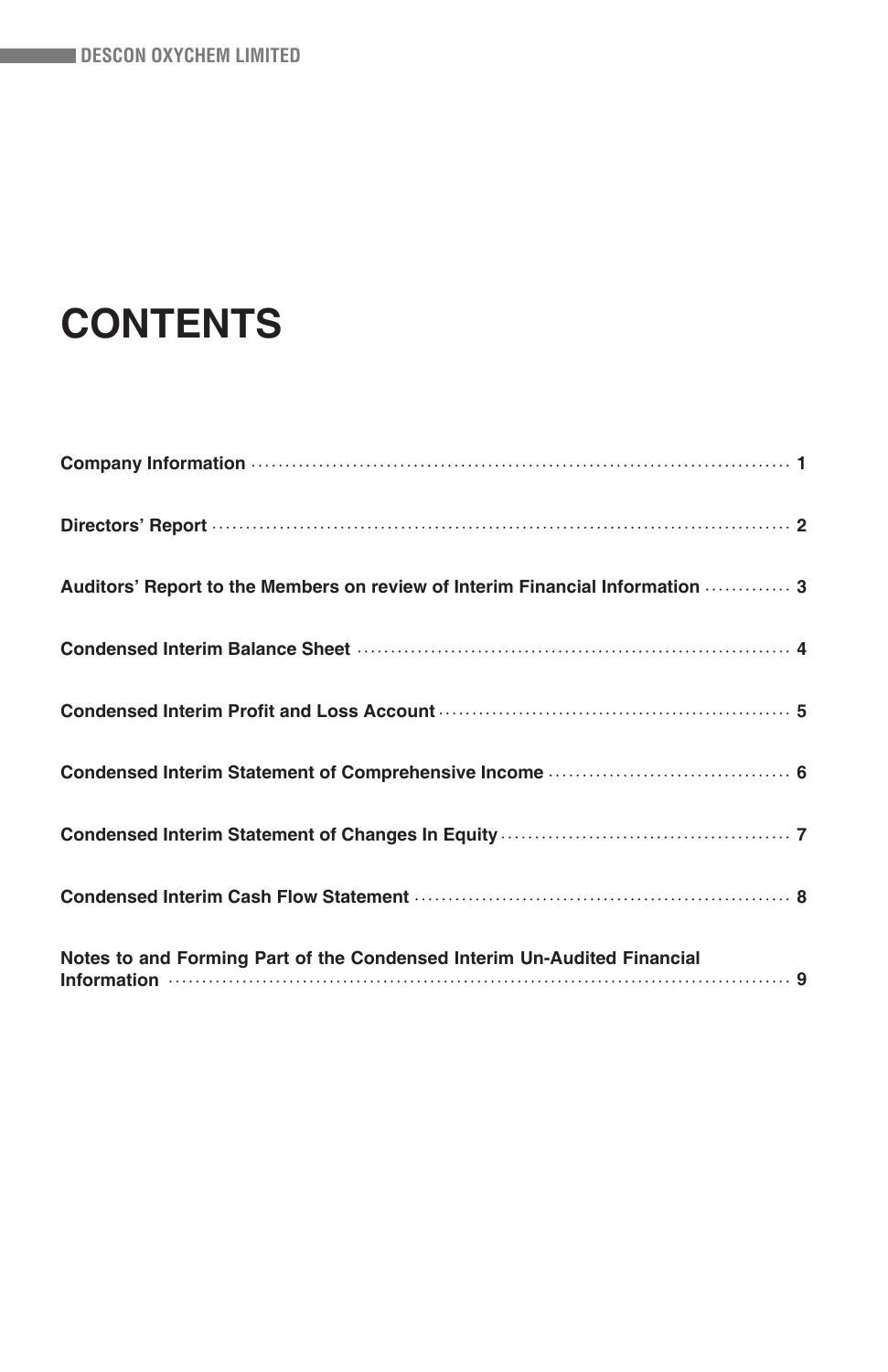## **Company Information**

## **Board of Directors**

Abdul Razak Dawood Chairman

Aamir Niazi Chief Executive Officer

Farooq Nazir Taimur Dawood Ahmed Razi Ghazali Faisal Dawood Asif Qadir Ali Asrar Hossain Aga

## **Chief Financial Officer**

Yasir Siddique Sheikh

## **Company Secretary**

Abdul Sohail

## **Auditors**

M/s A.F. Ferguson & Co. Chartered Accountants

## **Internal Auditors**

M/s KPMG Taseer Hadi & Co. Chartered Accountants

## **Legal Advisors**

M/s Hassan & Hassan Advocates

## **Bankers**

Allied Bank Limited Bank Al Habib Limited Habib Metropolitan Bank Limited Habib Bank Limited KASB Bank Limited Summit Bank Limited Soneri Bank Limited Askari Bank Limited

## **Share Registrar**

M/s Corplink (Pvt.) Limited Wings Arcade, 1-K Commercial Area, Model Town, Lahore - 53000 Tel: +92 42 35887262, 35839182 Fax: +92 42 35869037

## **Registered Office**

Descon Headquarters 18-KM Ferozepur Road Lahore - 53000 Pakistan. Tel: +92 42 35923721-9 Fax: +92 42 35923732

## **Plant Site**

18-KM Lahore - Sheikhupura Road, Lahore, Pakistan. Tel: +92 42 3797 1822-243 Fax: +92 42 3797 1831

## **Karachi Office**

Business Avenue, 26/A, 9th Floor, Block 6, PECHS, Shahra-e-Faisal, Karachi, Pakistan Tel: +92 21 3454 4485-6 Fax: +92 21 3438 2674

## **Web Presence**

Updated Company's Information can be accessed at Descon's website, www.descon.com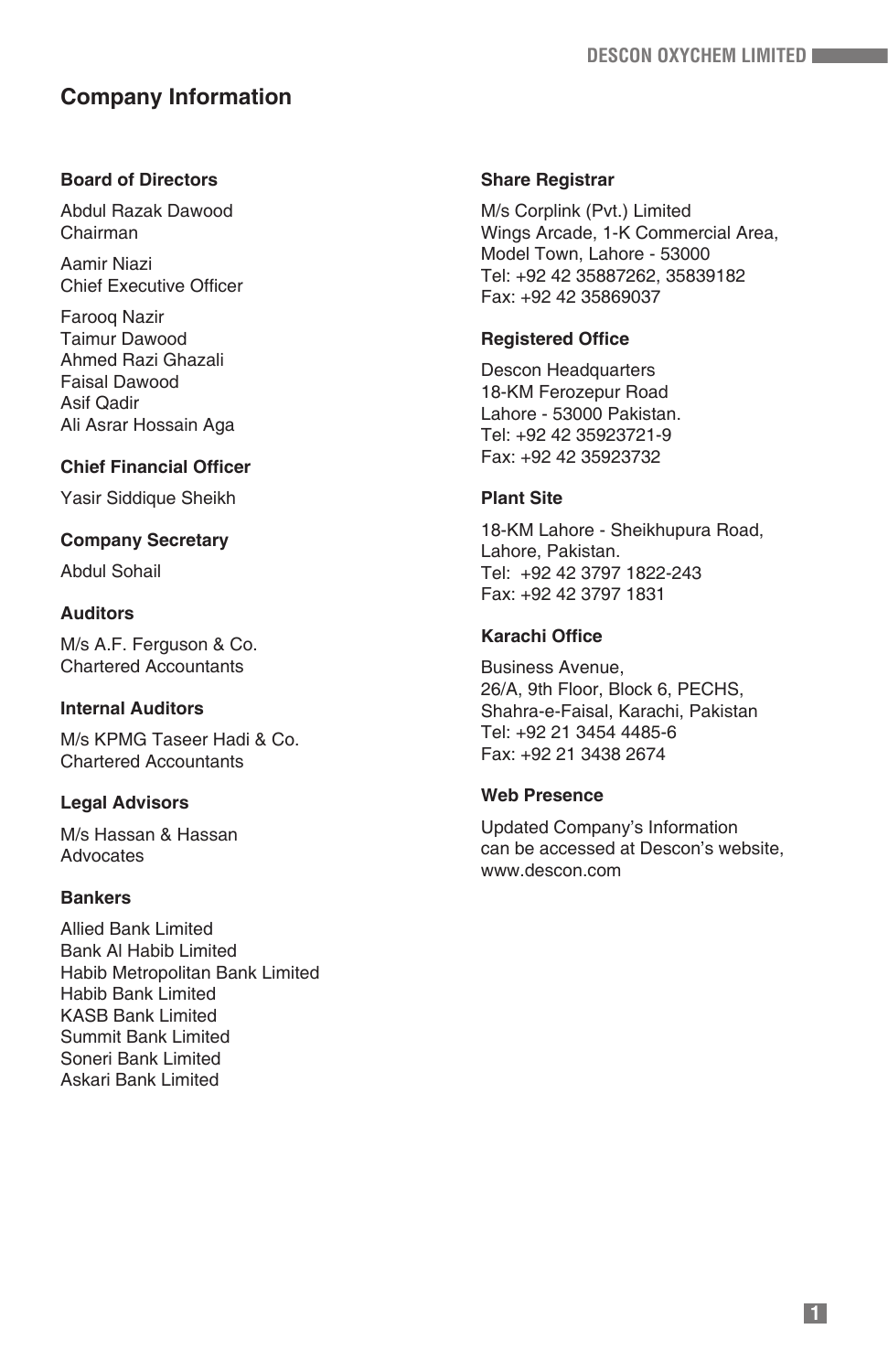## **DIRECTORS' REPORT TO THE SHAREHOLDERS For the six months ended December 31, 2015**

The economy stands to benefit from three tailwinds over the near to medium-term, with average GDP growth of 5% forecast in FY16. The tailwinds include rising investments from China under the China-Pakistan Economic Corridor (CPEC); the anticipated return of Iran to the international economic community; and persistently low international oil prices. Pakistan is also making progress reigning in its budget deficit from 8.4% of GDP in FY13 to 5.3% in FY15, containing inflation at a low level, and providing macro-economic stabilization.

The fiscal space thus created provides an opportunity for long-term structural reforms that would unlock Pakistan's real potential. Now is the time for the country to step-up to a much higher level of ambition for implementing a progressive reform agenda. However the significant slide in exports, especially textiles, which represent about 60% of export revenues are the single largest end-use market for your company's products hence the importance of growth in this sector. There are three primary areas that are driving poor export performance. These include Pakistan's low global competitiveness owing to the over-valued rupee, and stubborn energy shortages. With this economic environment, your company continued to build on its strong fundamentals in the first quarter, closing mid-year with significantly higher quality outcomes.

#### **Financial Highlights**

|                                    | <b>Quarter ended</b>                                |          | Half year ended        |            |
|------------------------------------|-----------------------------------------------------|----------|------------------------|------------|
|                                    | December 31, December 31, December 31, December 31, |          |                        |            |
|                                    | 2015                                                | 2014     | 2015                   | 2014       |
|                                    |                                                     |          | -----Rupees '000'----- |            |
| Sales                              | 396.599                                             | 339,996  | 744.689                | 679.568    |
| Gross profit                       | 93.947                                              | 40.155   | 157.845                | 66.946     |
| Profit from operations             | 56.960                                              | 4.717    | 101.343                | 919        |
| Profit / (Loss) for the period     | 15.849                                              | (41,289) | 14.523                 | (104, 855) |
| Earnings/(Loss) per share (Rupees) | 0.16                                                | (0.40)   | 0.14                   | (1.03)     |
| Production (MT)                    | 8,477                                               | 7.571    | 17.012                 | 15.549     |

Your company made a net profit of PKR 14.5 million during the six months compared to a loss of PKR 104.8 million in the corresponding period last year, a turnaround of PKR 119 million. Gross profit for the six months has increased by PKR 90.8 million (from 10% to 21%) compared with the same period last year. Increase in gross profit resulted from reductions in power cost both from the grid and own generation due to lower oil prices, increase in sales volume by 8% and increase in sale prices by 2% compared with the same period last year. Stringent controls in administrative and selling expenses has also enabled in turning around the business. Finance cost was reduced by 51%, as the company converted its sponsor's debt to preference share capital, and reduced interest rates. The conversion of sponsor's loan into preference share capital has substantially improved the debt equity position of the company, further strengthening its financial position. The Dec 15 quarter has been turning point for your company, demonstrating material strength in its half year results. The net profit for Dec 15 quarter shows a turnaround of PKR 57 million, compared with same period last year. Average exit selling price for the month of Dec 15 has increased by 5%, compared with the corresponding period last year.

#### **Future Outlook**

With improved product prices, controlled costs, increased productivity, and the successful development of profitable new international markets, your company is expected to further fortify its business and financial fundamentals by close of this year. The company's overarching aims include profitable market leadership, seamless manufacturing, continuous cost reductions, premier product quality and a steadfast commitment to customer service. Further, as part of the diversification strategy, your company is making inroads in the food and disinfectant segments, while maintaining a leadership position in the textile market. The forecast decrease in electricity tariffs, low international crude oil prices and favorable discount rates, will further enable your company in sustaining growth and profitability. Protecting the local industry from international dumping will remain a challenge for which management is evaluating appropriate strategies to mitigate its potentially adverse implications.

We thank all stakeholders for their consistent and unwavering support.

For and on behalf of the Board

Lahore<br>
February 19, 2016<br>
February 19, 2016

Chief Executive Officer

**2**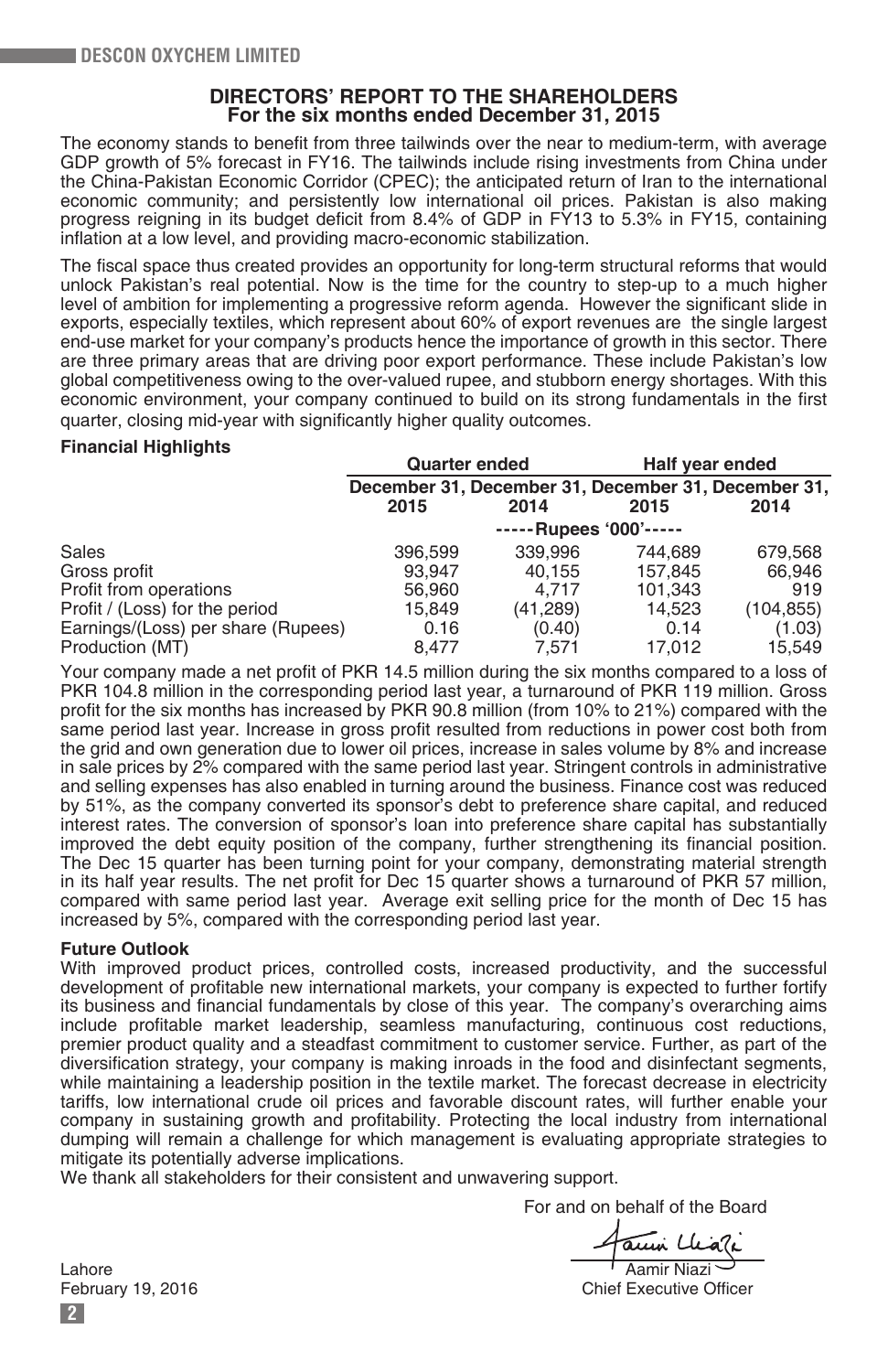

## **AUDITORS' REPORT TO THE MEMBERS ON REVIEW OF INTERIM FINANCIAL INFORMATION**

## **Introduction**

We have reviewed the accompanying condensed interim balance sheet of Descon Oxychem Limited as at December 31, 2015 and the related condensed interim profit and loss account, condensed interim statement of comprehensive income, condensed interim statement of changes in equity and condensed interim cash flow statement for the half year then ended (here-in-after referred to as the "interim financial information"). Management is responsible for the preparation and presentation of this interim financial information in accordance with approved accounting standards as applicable in Pakistan. Our responsibility is to express a conclusion on this interim financial information based on our review. The figures of the condensed interim profit and loss account and condensed interim statement of comprehensive income for the quarters ended December 31, 2014 and 2015 have not been reviewed, as we are required to review only the cumulative figures for the half year ended December 31, 2015.

### **Scope of Review**

We conducted our review in accordance with International Standard on Review Engagements 2410, "Review of Interim Financial Information Performed by the Independent Auditor of the Entity." A review of interim financial information consists of making inquiries, primarily of persons responsible for financial and accounting matters, and applying analytical and other review procedures. A review is substantially less in scope than an audit conducted in accordance with International Standards on Auditing and consequently does not enable us to obtain assurance that we would become aware of all significant matters that might be identified in an audit. Accordingly, we do not express an audit opinion.

#### **Conclusion**

Based on our review nothing has come to our attention that causes us to believe that the accompanying interim financial information as of and for the half year ended December 31, 2015 is not prepared, in all material respects, in accordance with the approved accounting standards as applicable in Pakistan.

Chartered Accountants

Lahore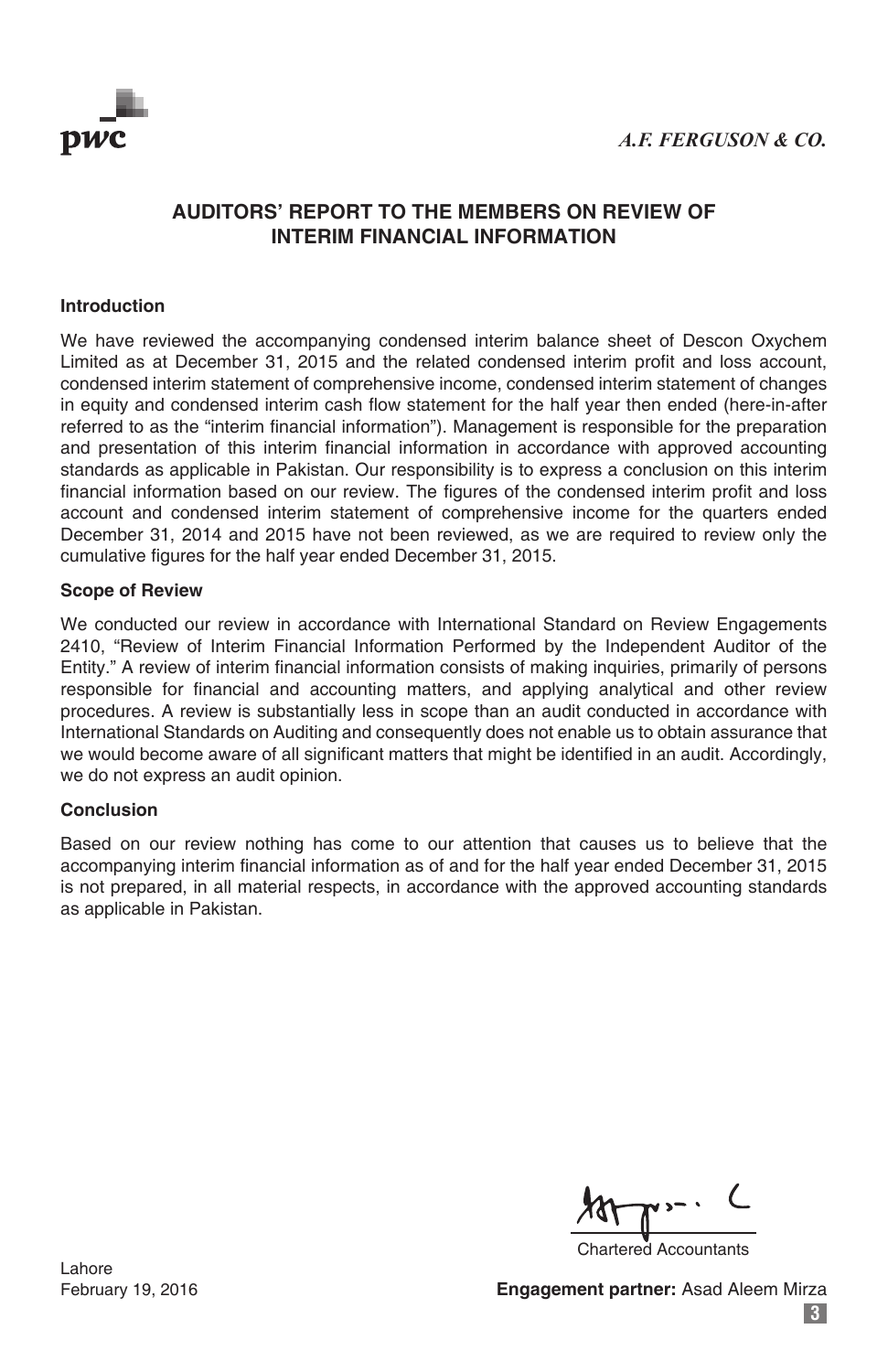## **CONDENSED INTERIM BALANCE SHEET AS AT DECEMBER 31, 2015 (UN-AUDITED)**

|                                                                                |                | December 31,<br>2015<br>Un-audited | <b>June 30,</b><br>2015<br><b>Audited</b> |
|--------------------------------------------------------------------------------|----------------|------------------------------------|-------------------------------------------|
| <b>EQUITY AND LIABILITIES</b>                                                  | <b>Notes</b>   | -------Rupees '000'-------         |                                           |
| <b>SHARE CAPITAL AND RESERVES</b>                                              |                |                                    |                                           |
| Authorized capital                                                             |                |                                    |                                           |
| 110,000,000 (June 2015: 110,000,000)                                           |                |                                    |                                           |
| ordinary shares of Rs 10 each                                                  |                | 1,100,000                          | 1,100,000                                 |
| 110,000,000 (June 2015: 1,100,000)<br>preference shares of Rs 10 each          |                | 1,100,000                          | 1,100,000                                 |
|                                                                                |                |                                    |                                           |
| Issued, subscribed and paid up capital<br>102,000,000 (June 2015: 102,000,000) |                |                                    |                                           |
| ordinary shares of Rs 10 each                                                  |                | 1,020,000                          | 1,020,000                                 |
| 110,000,000 (June 2015: Nil)                                                   |                |                                    |                                           |
| preference shares of Rs 10 each                                                | 5              | 1,100,000                          |                                           |
| <b>Accumulated loss</b>                                                        |                | (628, 064)                         | (642, 587)                                |
|                                                                                |                | 1,491,936                          | 377,413                                   |
| <b>NON-CURRENT LIABILITIES</b>                                                 |                |                                    |                                           |
| Long term finances<br>- secured                                                | 6              | 224,193                            | 1,046,565                                 |
| - unsecured                                                                    | $\overline{7}$ |                                    | 408,785                                   |
| Accrued finance cost                                                           |                |                                    | 423,784                                   |
|                                                                                |                | 224,193                            | 1,879,134                                 |
| <b>CURRENT LIABILITIES</b>                                                     |                |                                    |                                           |
| Current portion of long term liabilities                                       |                | 245,570                            | 163,435                                   |
| Finances under markup arrangement - secured                                    |                | 50,000                             | 52,070                                    |
| Trade and other payables                                                       |                | 131,359                            | 161,301                                   |
| Accrued finance cost                                                           | 8              | 467,996                            | 20,494                                    |
|                                                                                |                | 894,925                            | 397,300                                   |
| <b>CONTINGENCIES AND COMMITMENTS</b>                                           | 9              | 2,611,054                          | 2,653,847                                 |
|                                                                                |                |                                    |                                           |
| <b>ASSETS</b><br><b>NON-CURRENT ASSETS</b>                                     |                |                                    |                                           |
| Property, plant and equipment                                                  | 10             | 1,693,906                          | 1,771,052                                 |
| Intangible assets                                                              |                | 4,021                              | 4,914                                     |
| Long term deposits                                                             |                | 17,654                             | 16,554                                    |
| Deferred taxation                                                              |                | 200,221                            | 223,004                                   |
|                                                                                |                | 1,915,802                          | 2,015,524                                 |
| <b>CURRENT ASSETS</b>                                                          |                |                                    |                                           |
| Stores and spares                                                              |                | 213,553                            | 200,387                                   |
| Stock-in-trade                                                                 | 11             | 92,669                             | 103,551                                   |
| Trade debts - unsecured                                                        |                | 87,810                             | 87,365                                    |
| Advances, deposits, prepayments                                                |                |                                    |                                           |
| and other receivables<br>Current income tax recoverable                        | 12             | 140,612<br>59,160                  | 113,103<br>58,438                         |
| Cash and bank balances                                                         |                | 101,448                            | 75,479                                    |
|                                                                                |                | 695,252                            | 638,323                                   |
|                                                                                |                | 2,611,054                          | 2,653,847                                 |
|                                                                                |                |                                    |                                           |

The annexed notes 1 to 21 form an integral part of this condensed interim financial information.

Facuni Cliati

 $\sim$   $\sim$   $\sim$   $\sim$ 

**4 Chief Executive Director**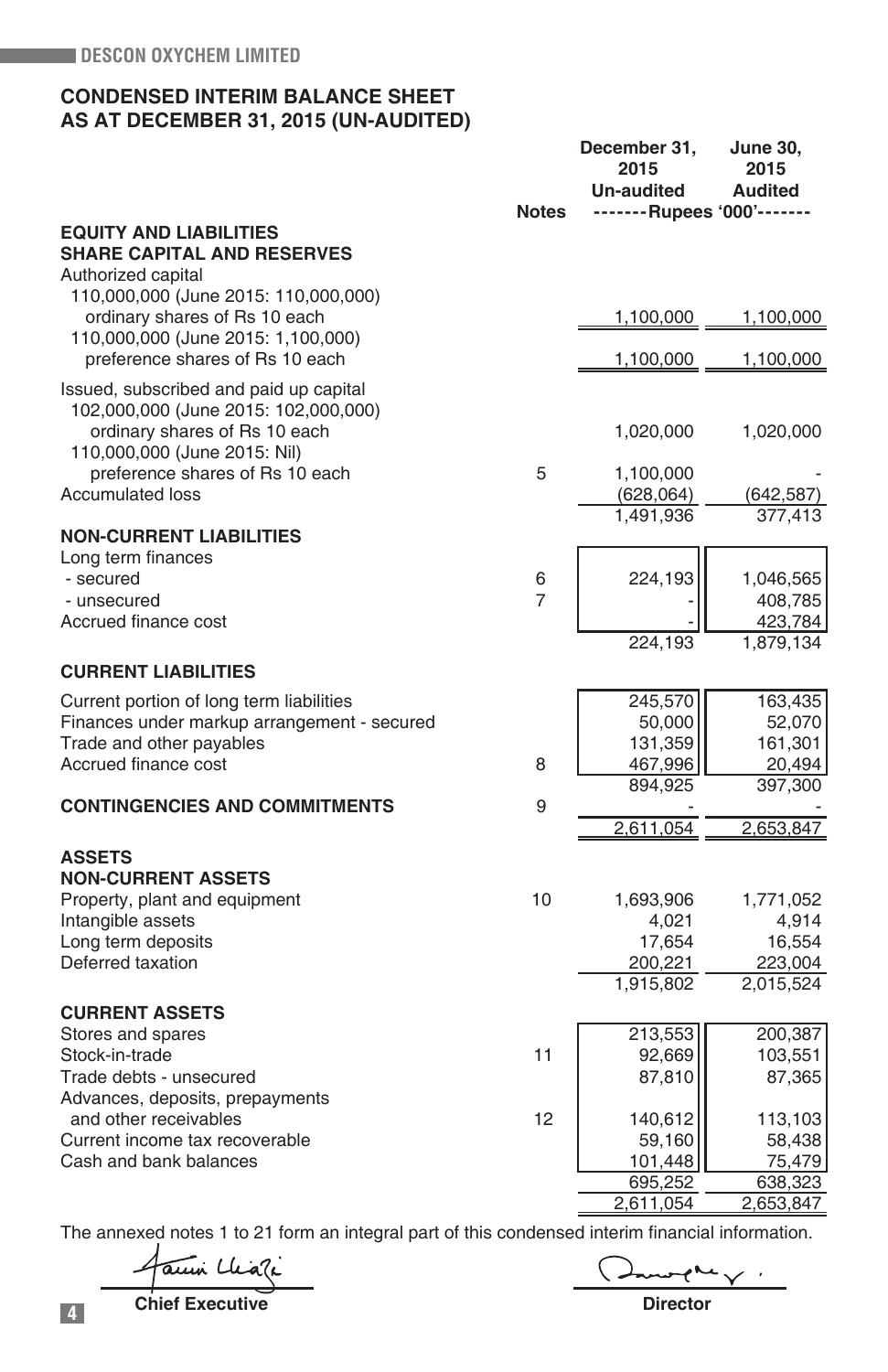## **CONDENSED INTERIM PROFIT AND LOSS ACCOUNT FOR THE QUARTER AND HALF ENDED DECEMBER 31, 2015 (UN-AUDITED)**

|                                                                       |             |                              | <b>Quarter ended</b>                                | Half year ended |                  |
|-----------------------------------------------------------------------|-------------|------------------------------|-----------------------------------------------------|-----------------|------------------|
|                                                                       |             |                              | December 31, December 31, December 31, December 31, |                 |                  |
|                                                                       |             | 2015                         | 2014                                                | 2015            | 2014             |
|                                                                       | <b>Note</b> |                              | ----------------Rupees '000'-----------------       |                 |                  |
| Sales                                                                 | 13          | 396,599                      | 339,996                                             | 744,689         | 679,568          |
| Cost of sales                                                         | 14          | (302, 652)                   | (299, 841)                                          | (586, 844)      | (612, 622)       |
| <b>Gross Profit</b>                                                   |             | 93,947                       | 40,155                                              | 157,845         | 66,946           |
| Administrative expenses                                               | 15          | (18, 237)                    | (21, 381)                                           | (32,031)        | (34, 876)        |
| Distribution and selling cost                                         |             | (16, 849)                    | (17, 252)                                           | (32,903)        | (35, 183)        |
| Other operating income                                                |             | 4,225                        | 3,195                                               | 14,558          | 5,452            |
| Other expenses                                                        |             | (6, 126)                     |                                                     | (6, 126)        | (1,420)          |
| <b>Profit from operations</b>                                         |             | 56,960                       | 4,717                                               | 101,343         | 919              |
| Finance cost                                                          |             | (14, 194)                    | (59,016)                                            | (56, 260)       | (115, 287)       |
| Profit / (loss) before taxation                                       |             | 42,766                       | (54, 299)                                           | 45,083          | (114, 368)       |
| <b>Taxation</b>                                                       |             | (26, 917)                    | 13,010                                              | (30, 560)       | 9,513            |
| Profit / (loss) for the period                                        |             | 15,849                       | (41, 289)                                           | 14,523          | (104, 855)       |
|                                                                       |             |                              |                                                     |                 |                  |
| Earnings / (loss) per share<br>- Basic - Rupees<br>- Diluted - Rupees |             | 16.1<br>0.16<br>16.2<br>0.15 | (0.40)<br>(0.40)                                    | 0.14<br>0.14    | (1.03)<br>(1.03) |

The annexed notes 1 to 21 form an integral part of this condensed interim financial information.

amin Chiali

**Chief Executive** <br> **Chief Executive** 

 $\epsilon$  and  $\sqrt{2}$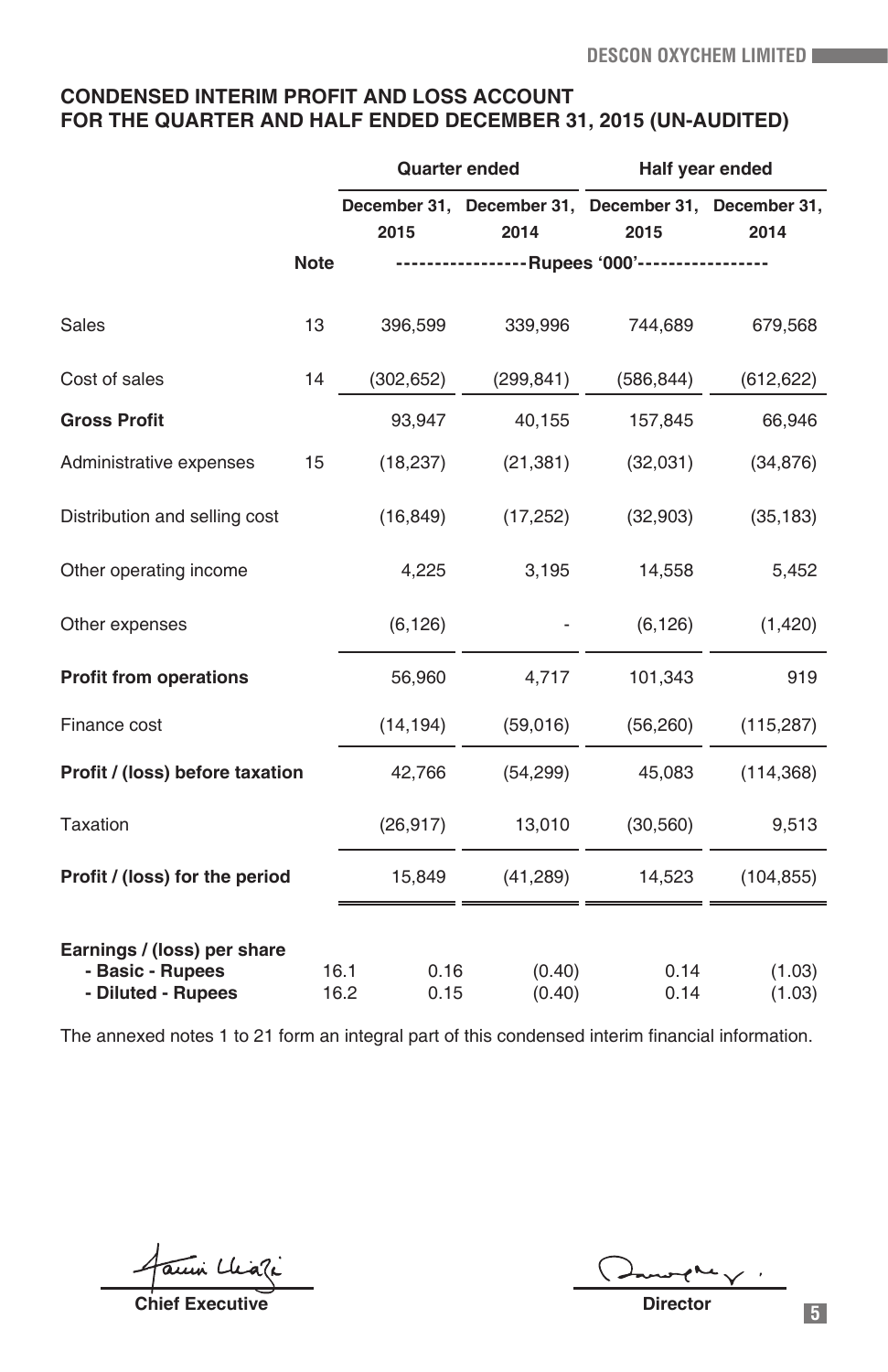## **CONDENSED INTERIM STATEMENT OF COMPREHENSIVE INCOME FOR THE QUARTER AND THE HALF YEAR ENDED DECEMBER 31, 2015 (UN-AUDITED)**

|                                                                                                       |             | <b>Quarter ended</b>                                |                           | Half year ended |
|-------------------------------------------------------------------------------------------------------|-------------|-----------------------------------------------------|---------------------------|-----------------|
|                                                                                                       |             | December 31, December 31, December 31, December 31, |                           |                 |
|                                                                                                       | 2015        | 2014                                                | 2015                      | 2014            |
|                                                                                                       | ----------- |                                                     | -Rupees '000'------------ |                 |
| Profit / (loss) for the period                                                                        | 15,849      | (41,289)                                            | 14,523                    | (104, 855)      |
| Other comprehensive income                                                                            |             |                                                     |                           |                 |
| Fair value gain on 'Available for<br>sale' investments                                                |             |                                                     | 168                       | 172             |
| Gain during the period transferred<br>to profit and loss on account of<br>derecognition of investment |             |                                                     | (168)                     | (892)           |
| Other comprehensive loss for the<br>period                                                            |             |                                                     |                           | (720)           |
| Total comprehensive income /<br>(loss) for the period                                                 | 15,849      | (41,289)                                            | 14,523                    | (105, 575)      |

The annexed notes 1 to 21 form an integral part of this condensed interim financial information.

auni Cliati

**6 Chief Executive Chief Executive Director**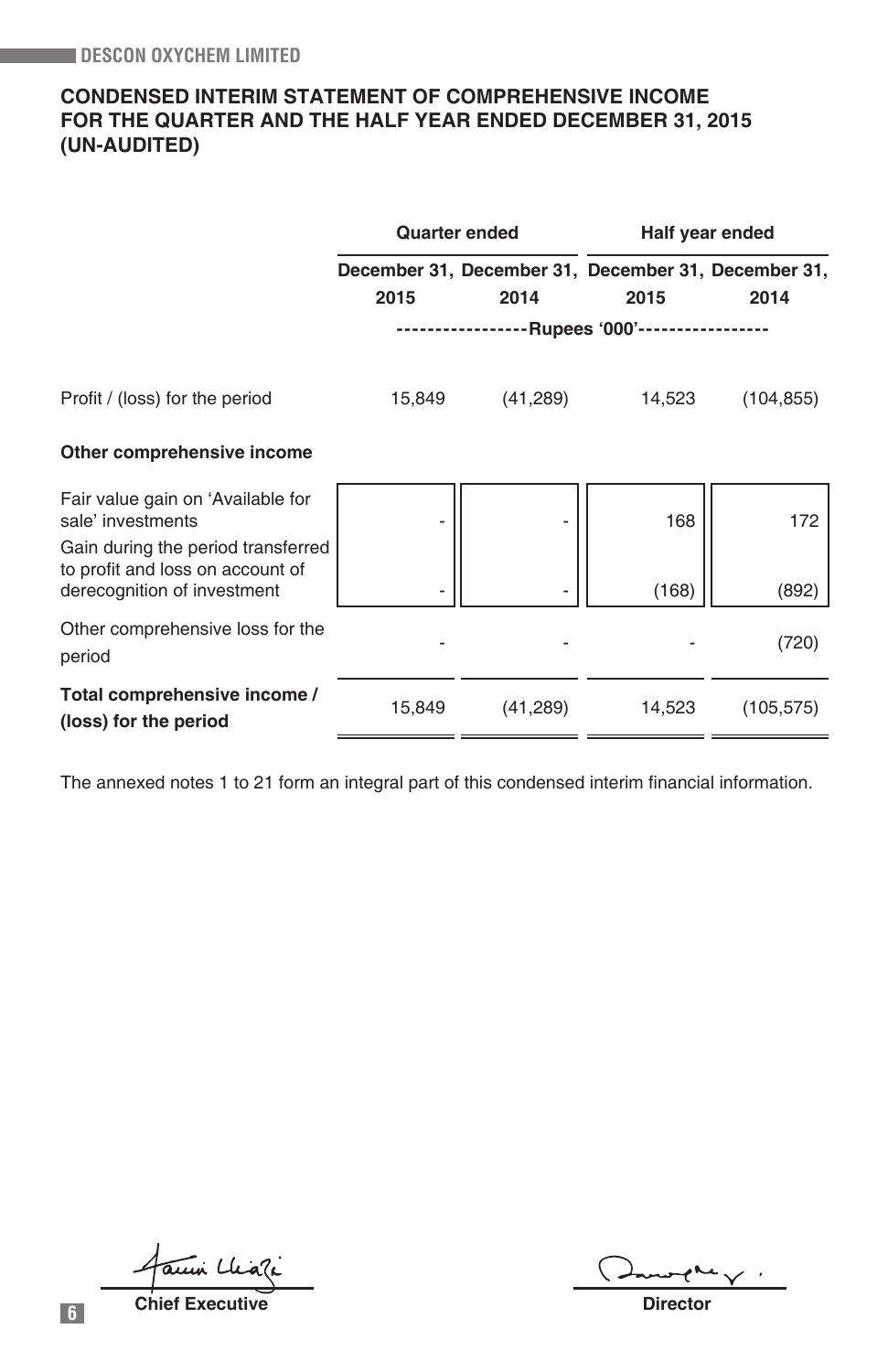|                                                                                                    | Share capital |            |            |             |              |
|----------------------------------------------------------------------------------------------------|---------------|------------|------------|-------------|--------------|
|                                                                                                    | Ordinary      | Preference | Fair Value | Accumulated | <b>Total</b> |
|                                                                                                    | share         | share      | Reserve    | Loss        |              |
|                                                                                                    | capital       | capital    |            |             |              |
|                                                                                                    |               |            |            |             |              |
| Balance as on July 1, 2014                                                                         | 1,020,000     |            | 720        | (523, 738)  | 496,982      |
| Loss for the period                                                                                |               |            |            | (104, 855)  | (104, 855)   |
| Fair value loss on 'Available for sale' investments<br>Other comprehensive income for the period:  |               |            | (720)      |             | (720)        |
| Total comprehensive loss for the period                                                            |               |            | (720)      | (104, 855)  | (105, 575)   |
| Total contributions by and distributions to owners<br>of the company recognized directly in equity |               |            |            |             |              |
| Balance as on December 31, 2014                                                                    | 1,020,000     |            |            | (628,593)   | 391,407      |
| Total contributions by and distributions to owners<br>Balance as on July 1, 2015                   | 1,020,000     |            |            | (642,587)   | 377,413      |
| of the Company recognized directly in equity<br>Issuance of 110,000,000 preference shares          |               | 1,100,000  |            |             | 1,100,000    |
| Other comprehensive income for the period<br>Profit for the period                                 |               |            |            | 14,523      | 14,523       |
| Total comprehensive income for the period                                                          |               |            |            | 14,523      | 14,523       |
| Balance as on December 31, 2015                                                                    | 1,020,000     | 1,100,000  |            | (628,064)   | 1,491,936    |
| The annexed notes 1 to 21 form an integral part of this condensed interim financial information.   |               |            |            |             |              |

The annexed notes 1 to 21 form an integral part of this condensed interim financial information.

**Chief Executive Director**  $\frac{\sqrt{\alpha \mu \mu} \cdot \mu \lambda \gamma}{\text{Chief Exception}}$ 

**DESCON OXYCHEM LIMITED**

 $\begin{tabular}{|c|c|} \hline \multicolumn{1}{|c|}{\textbf{1}} & \multicolumn{1}{|c|}{\textbf{2}} & \multicolumn{1}{|c|}{\textbf{3}} & \multicolumn{1}{|c|}{\textbf{4}} & \multicolumn{1}{|c|}{\textbf{5}} & \multicolumn{1}{|c|}{\textbf{6}} & \multicolumn{1}{|c|}{\textbf{6}} & \multicolumn{1}{|c|}{\textbf{6}} & \multicolumn{1}{|c|}{\textbf{7}} & \multicolumn{1}{|c|}{\textbf{8}} & \multicolumn{1}{|c|}{\textbf{9}} & \multicolumn{1}{$ 

**7**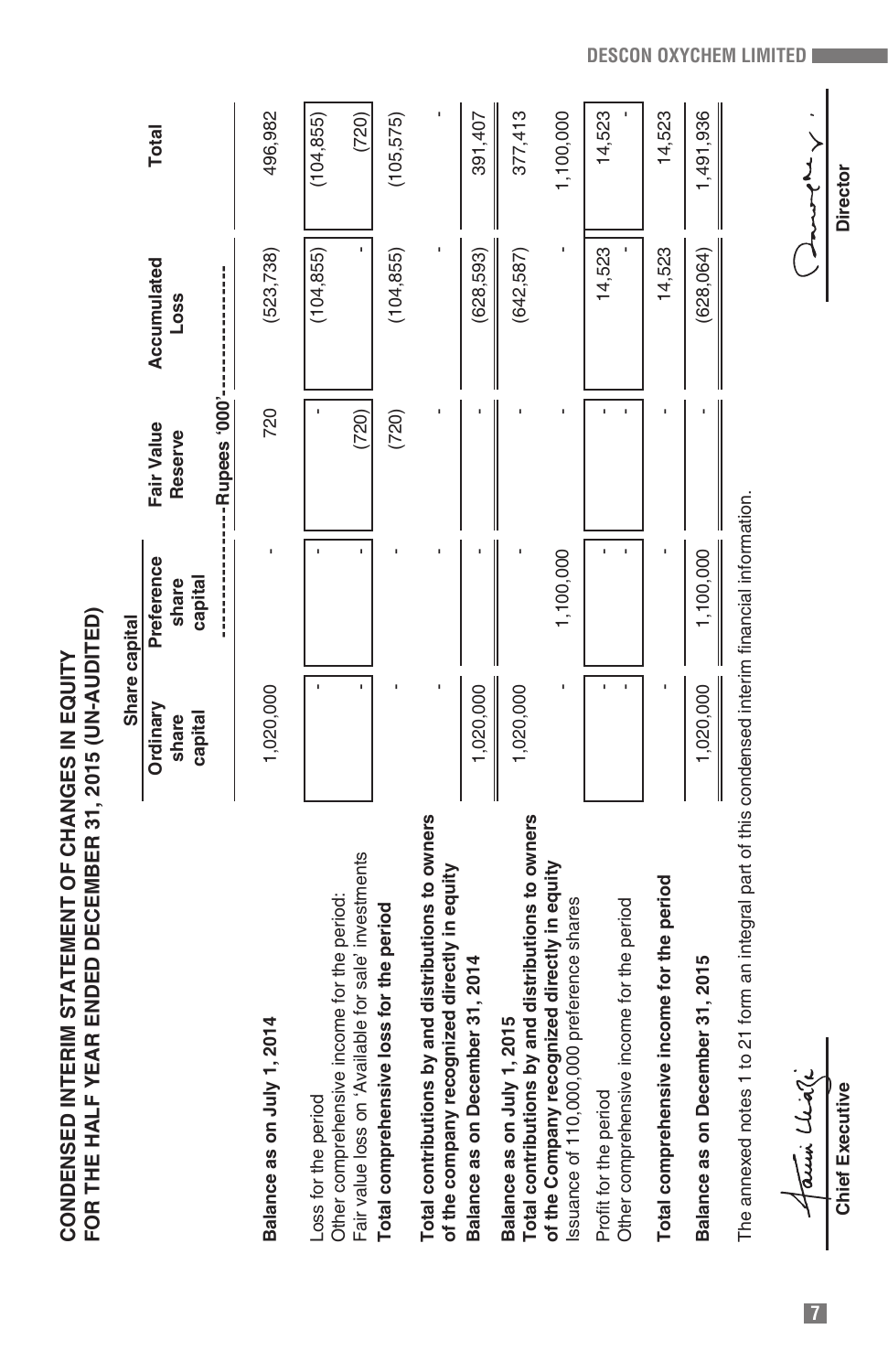## **CONDENSED INTERIM CASH FLOW STATEMENT FOR THE HALF YEAR ENDED DECEMBER 31, 2015 (UN-AUDITED)**

|                                                          |             |              | Half year ended          |
|----------------------------------------------------------|-------------|--------------|--------------------------|
|                                                          |             | December 31, | December 31,             |
|                                                          |             | 2015         | 2014                     |
|                                                          | <b>Note</b> |              | ------Rupees '000'------ |
| Cash flows from operating activities                     |             |              |                          |
| Cash generated from operations                           | 18          | 123,375      | 61,506                   |
| Finance cost paid                                        |             | (32, 542)    | (44, 111)                |
| Profit on deposits received                              |             | 1,055        | 396                      |
| Income tax paid                                          |             | (8, 499)     | (11, 373)                |
| Net cash generated from operating activities             |             | 83,389       | 6,418                    |
| Cash flows from investing activities                     |             |              |                          |
| Fixed capital expenditure                                |             | (6,030)      | (10, 153)                |
| Proceeds from sale of fixed assets                       |             | 634          |                          |
| Increase in long term deposits                           |             | (1,100)      |                          |
| Investments purchased during the period                  |             | (39, 958)    |                          |
| Proceeds from sale of available for sale investments     |             | 40,126       | 16,397                   |
| Net cash (used in) / generated from investing activities |             | (6,328)      | 6,244                    |
| Cash flows from financing activities                     |             |              |                          |
| Repayment of long term loan - net                        |             | (51,066)     | (10,000)                 |
| Receipt against issuance of preference shares            |             | 2,044        |                          |
| Net cash used in financing activities                    |             | (49, 022)    | (10,000)                 |
| Net increase in cash and cash equivalents                |             | 28,039       | 2,662                    |
| Cash and cash equivalents at beginning of the period     |             | 23,409       | (53, 994)                |
| Cash and cash equivalents at the end of the period       | 19          | 51,448       | (51, 332)                |

The annexed notes 1 to 21 form an integral part of this condensed interim financial information.

ami Chiali

**8 Chief Executive Construction Chief Executive** Director

 $\overline{\phantom{a}}$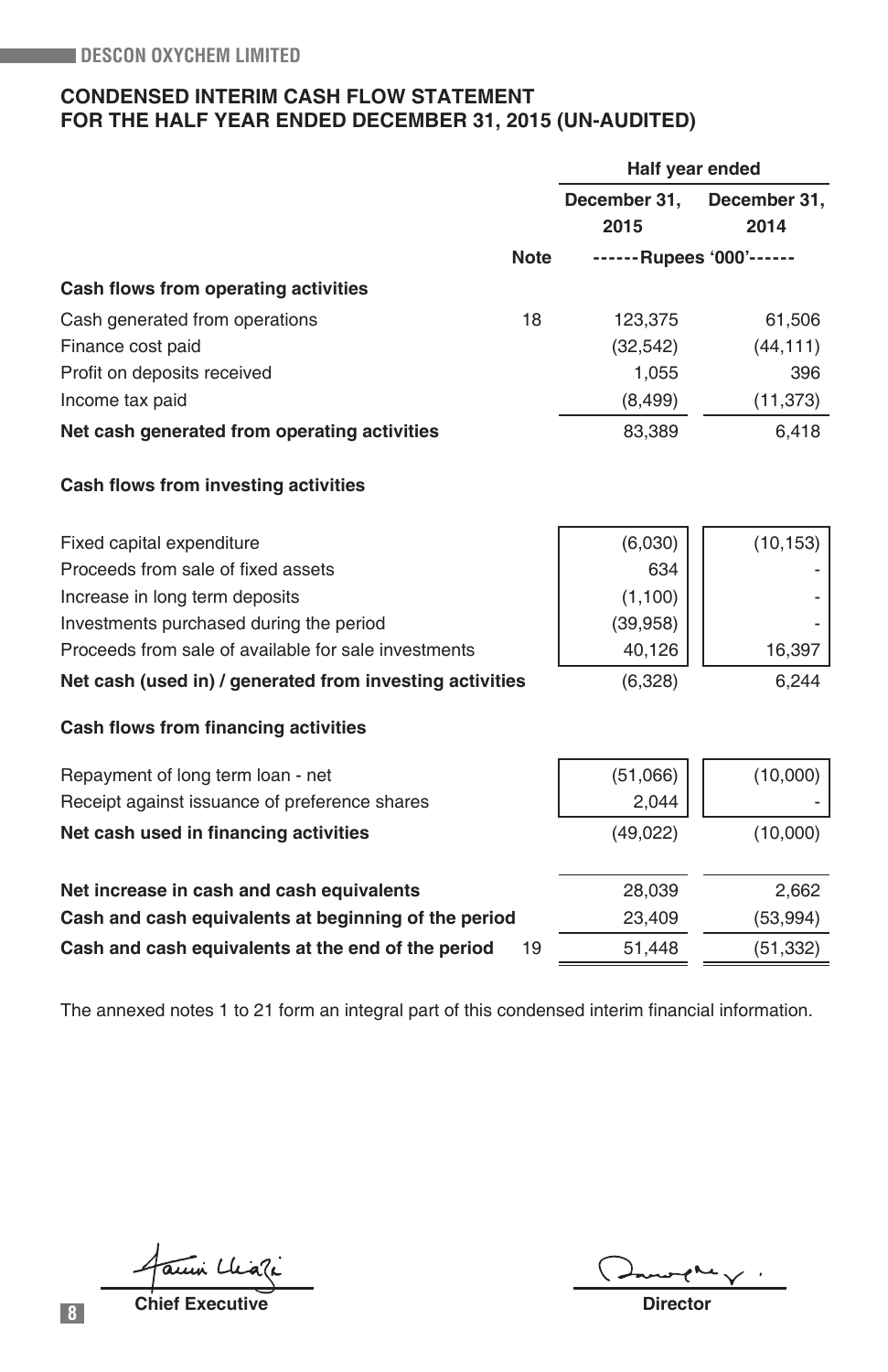## **NOTES TO AND FORMING PART OF THE CONDENSED INTERIM FINANCIAL INFORMATION FOR THE QUARTER AND HALF YEAR ENDED DECEMBER 31, 2015 (UN-AUDITED)**

## **1. The Company and its operations**

The Company was incorporated in Pakistan as a private limited company on November 12, 2004 under the Companies Ordinance, 1984 and was converted into a public limited company with effect from February 28, 2008. Subsequently, on September 15, 2008, it was listed on Karachi Stock Exchange (now Pakistan Stock Exchange) . The registered office of the company is situated at 18-KM Ferozepur Road, Lahore and the factory is situated at 18-KM Lahore-Sheikhupura Road, Lahore. It is principally engaged in the manufacture, procurement and sale of hydrogen peroxide and allied products. The Company commenced its commercial production on March 1, 2009.

## **2. Basis of preparation**

This condensed interim financial information is un-audited and is being submitted to the members in accordance with section 245 of the Companies Ordinance, 1984. It has been prepared in accordance with the requirements of the International Accounting Standard (IAS) 34 - 'Interim Financial Reporting' and provisions of and directives issued under the Companies Ordinance, 1984. In case where requirements differ, the provisions of or directives issued under the Companies Ordinance, 1984 have been followed. The figures for the half year ended December 31, 2015 have, however, been subjected to limited scope review by the auditors as required by the Code of Corporate Governance. This condensed interim financial information does not include all the information required for annual financial statements and therefore, should be read in conjunction with the annual financial statements for the year ended June 30, 2015.

## **3. Significant accounting policies**

**3.1** The accounting policies adopted for the preparation of this condensed interim financial information are the same as those applied in the preparation of preceding annual financial statements of the Company for the year ended June 30, 2015.

## **3.2 Initial application of standards, amendments or an interpretation to existing standards**

The following amendments to existing standards have been published that are applicable to the Company's financial statements covering annual periods, beginning on or after the following dates:

## **3.2.1 Amendments to published standards effective and relevant in current period**

Following amendment to existing standard and interpretation has been published and is mandatory for accounting periods beginning on or after January 1, 2015 and is considered to be relevant to the Company's operations:

IFRS 13, 'Fair value measurement'. This is applicable on accounting periods beginning on or after January 01, 2015. This standard aims to improve consistency and reduce complexity by providing a precise definition of fair value and a single source of fair value measurement and disclosure requirements for use across IFRS. The requirements, which are largely aligned between IFRS and US GAAP, do not extend the use of fair value accounting but provide guidance on how it should be applied where its use is already required or permitted by other standards within IFRS or US GAAP. The application of this standard has no material impact on the Company's financial statements.

## **3.2.2 Standards, interpretations and amendments to published approved accounting standards that are effective but not relevant**

The new standards, amendments and interpretations that are mandatory for accounting periods beginning on or after January 1, 2015 are considered not to be relevant for Company's financial statements and hence have not been detailed here.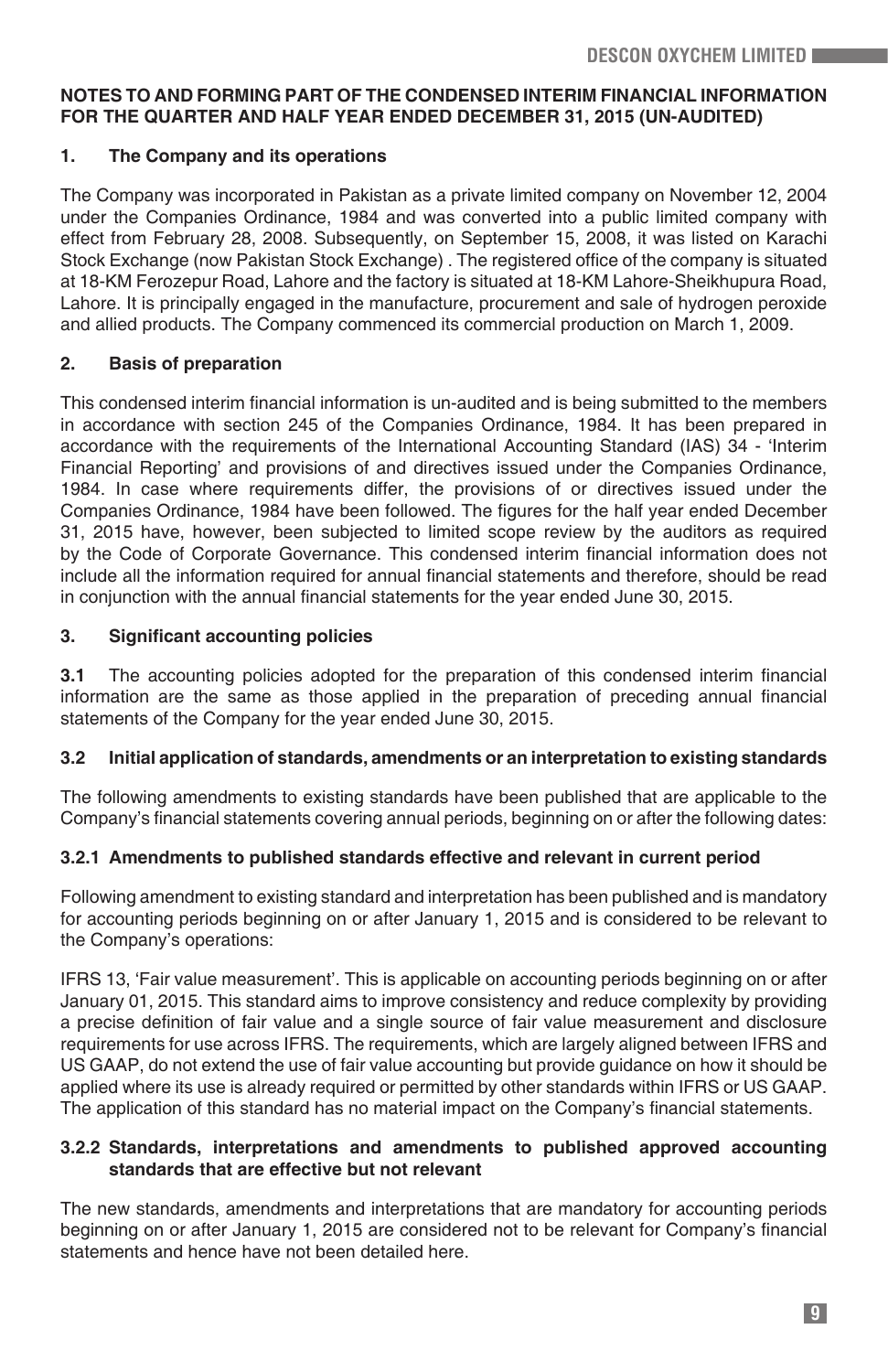## **3.2.3 Standards, amendments and interpretations to existing standards that are not yet effective and have not been early adopted by the Company**

| <b>Standards or Interpretations</b>                                                                                                                                                        | <b>Effective date</b><br>(accounting<br>periods beginning<br>on or after) |
|--------------------------------------------------------------------------------------------------------------------------------------------------------------------------------------------|---------------------------------------------------------------------------|
| Annual improvements 2014                                                                                                                                                                   | January 01, 2016                                                          |
| IAS 1 - Presentation of financial statements                                                                                                                                               | January 01, 2016                                                          |
| IAS 16 - Property, plant and equipment                                                                                                                                                     | January 01, 2016                                                          |
| IAS 27 - Separate financial statements on the equity method                                                                                                                                | January 01, 2016                                                          |
| IAS 28 - Investments in associates and joint ventures                                                                                                                                      | January 01, 2016                                                          |
| IAS 38 - Intangible assets                                                                                                                                                                 | January 01, 2016                                                          |
| IAS 41 - Agriculture                                                                                                                                                                       | January 01, 2016                                                          |
| <b>IFRS 9 - Financial instruments</b>                                                                                                                                                      | January 01, 2018                                                          |
| <b>IFRS 10 - Consolidated financial statements</b>                                                                                                                                         | January 01, 2016                                                          |
| IFRS 11 - Joint arrangements on acquisition of an interest in a joint operation<br><b>IFRS 14 - Regulatory deferral accounts</b><br><b>IFRS 15 - Revenue from contracts with customers</b> | January 01, 2016<br>January 01, 2016<br>January 01, 2018                  |
|                                                                                                                                                                                            |                                                                           |

## **4. Taxation**

The provision for taxation for the half year ended December 31, 2015 has been made using the tax rate that would be applicable to expected total annual earnings.

## **5. Preference shares**

During the year, the company with the approval of Securities and Exchange Commission of Pakistan (SECP), under rule 5 of the Companies Share Capital (Variation in Rights and Privileges) Rules, 2000 offered 110,000,000 preference shares of Rs 10 each to existing members of the company in equal proportion to their existing shareholding pursuant to section 86(1) of the Companies Ordinance 1984 (the "Ordinance"). The rights so offered were under subscribed by Rs 1,097,956,110, which, based on the decision of the Board of the company in the meeting dated December 29, 2015 and undertaking of the associated companies, M/s Descon Engineering Limited (DEL) and Presson Descon International (Private) Limited (PDIL), was subscribed by DEL and PDIL against adjustment of the principal balance of loans provided by them as referred to in note 6.2, 7.1 and 7.2. The allotment of preference shares was done on December 29, 2015.

|     |                                                                          |                | Number of<br>shares | Amount<br><b>Rupees in</b><br>thousand |
|-----|--------------------------------------------------------------------------|----------------|---------------------|----------------------------------------|
|     | Cumulative convertible redeemable preference shares<br>offered as rights |                | 110,000,000         | 1,100,000                              |
|     | Preference shares subscribed:                                            |                |                     |                                        |
|     | - In cash                                                                |                | 204,389             | 2,044                                  |
|     | - Against adjustment of loans:                                           |                |                     |                                        |
|     | Descon Engineering Limited                                               | $-$ note $5.1$ | 78,795,611          | 787,956                                |
|     | Presson Descon International (Private) Limited                           | - note 6.2     | 31,000,000          | 310,000                                |
|     |                                                                          |                | 109,795,611         | 1,097,956                              |
|     | Total preference shares issued                                           |                | 110,000,000         | 1,100,000                              |
| 5.1 | <b>Subscription by Descon Engineering Limited</b>                        |                |                     |                                        |
|     | Loan 1 - Secured Ioan                                                    | $-$ note 6.2   |                     | 400,000                                |
|     | Loan 2 - Unsecured subordinated loan 1                                   | - note 7.1     |                     | 275,956                                |
|     | Loan 3 - Unsecured subordinated loan 2                                   | - note 7.2     |                     | 112,000                                |
|     |                                                                          |                |                     | 787,956                                |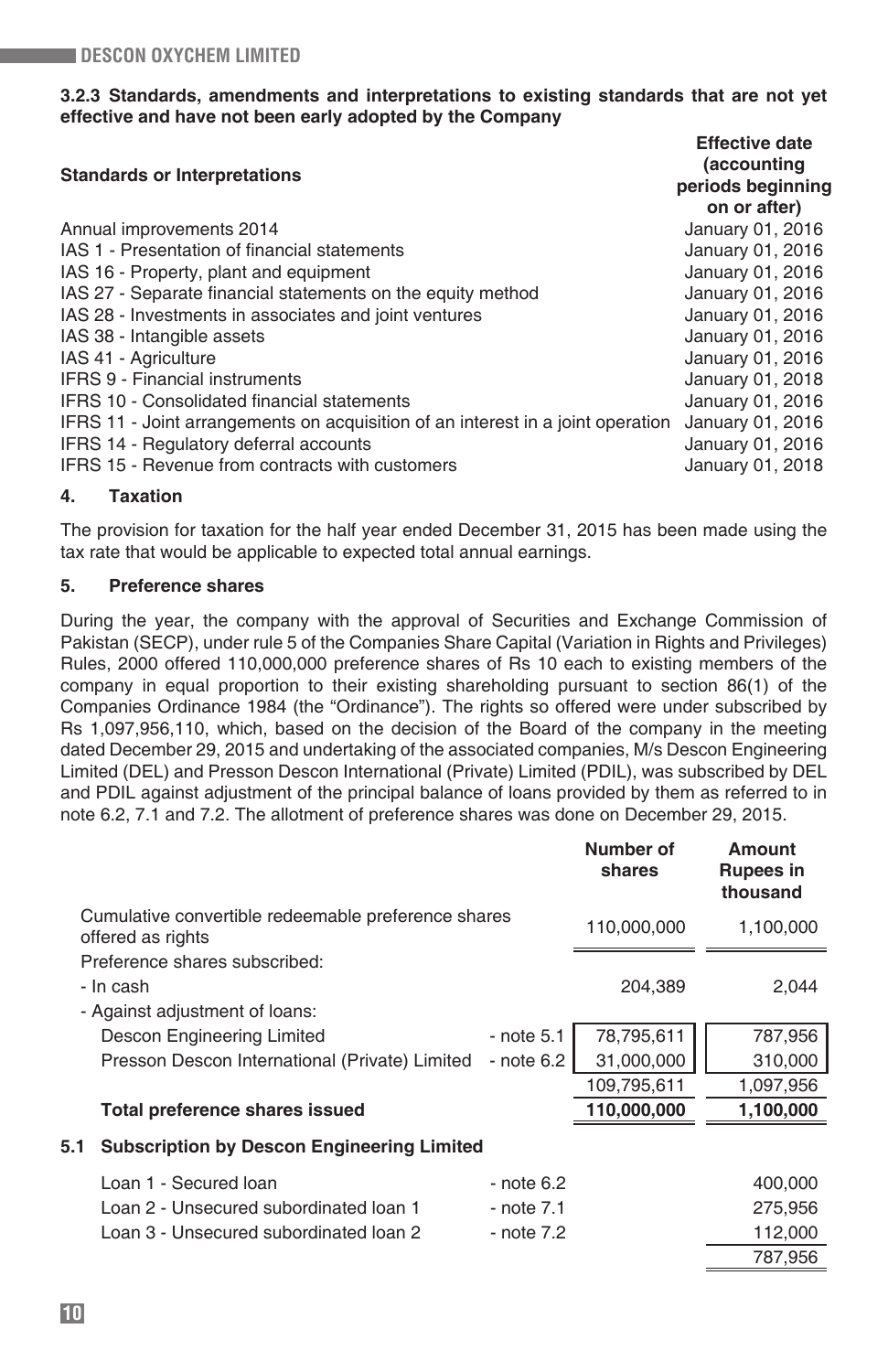## **5.2 Key Terms of the preference shares**

Preference shares to be issued are non-voting, cumulative, convertible, redeemable preference shares (referred to as Preference Shares) with no specified maturity date. The key terms of the preference shares are as follows:

- The preference shares shall be cumulative, and shall carry entitlement of a fixed annual cumulative dividend of 12% to be paid out of the normal profits of the company in each financial year. Any dividend not paid in a financial year shall cumulate towards entitlement of dividend in future years.
- The preference shares shall not carry any entitlement of ordinary dividend, right shares or bonus shares, or have any right to participate in the profits of the company.
- The preference shares shall be redeemable at par value solely at the option of the company, only through a sinking fund created out of the profits of the company.
- The preference shares shall be convertible into ordinary shares at the ratio of one preference share to one ordinary share at the option of either of the company or the preference share holder, any time and from time to time after expiry of five years from the date of allotment of the relevant preference shares. The outstanding dividend on the preference shares will not be converted into ordinary shares.

**5.3** Under the International Financial Reporting Standards (IFRS), the preference shares represent a compound financial instrument with a liability component representing the contractual stream of preference dividend required to be paid by the company. However, in these financial statements, the preference shares have been treated as part of equity on the following basis:

- The preference shares were issued under the provisions of section 86 of the Companies Ordinance, 1984 (the Ordinance) read with section 90 of the Ordinance and the Companies Share Capital (Variation in Rights and Privileges) Rules, 2000;
- The issue of the shares was duly approved by the members of the Company at the Annual General Meeting held on October 30, 2014; and
- The requirements of the Ordinance takes precedence over the requirements of International Financial Reporting Standards.

The company is in the process of determining the liability component as prescribed under IFRS and shall disclose the impact in its annual financial statements for the year ending June 30, 2016.

|       |                                                       |                | December 31,<br>2015<br>Un-audited | <b>June 30,</b><br>2015<br><b>Audited</b> |
|-------|-------------------------------------------------------|----------------|------------------------------------|-------------------------------------------|
|       |                                                       |                | -----Rupees '000'-----             |                                           |
| 6.    | Long term loans - secured                             |                |                                    |                                           |
|       | <b>From Financial Institutions</b>                    | - note 6.1     | 448,935                            | 500,000                                   |
|       | From Associated Companies                             | - note 6.2     |                                    | 710,000                                   |
|       |                                                       |                | 448,935                            | 1,210,000                                 |
|       | Less: Current portion shown under current liabilities |                | (224, 742)                         | (163,435)                                 |
|       |                                                       |                | 224,193                            | 1,046,565                                 |
| 6.1   | <b>From Financial Institutions</b>                    |                |                                    |                                           |
|       | $Loan - 1$                                            | $-$ note 6.1.1 | 326,208                            | 363,636                                   |
|       | $Loan - 2$                                            | - note 6.1.2   | 122,727                            | 136,364                                   |
|       |                                                       |                | 448,935                            | 500,000                                   |
| Less: | Current portion shown under current liabilities       |                | (224,742)                          | (163,435)                                 |
|       |                                                       |                | 224,193                            | 336,565                                   |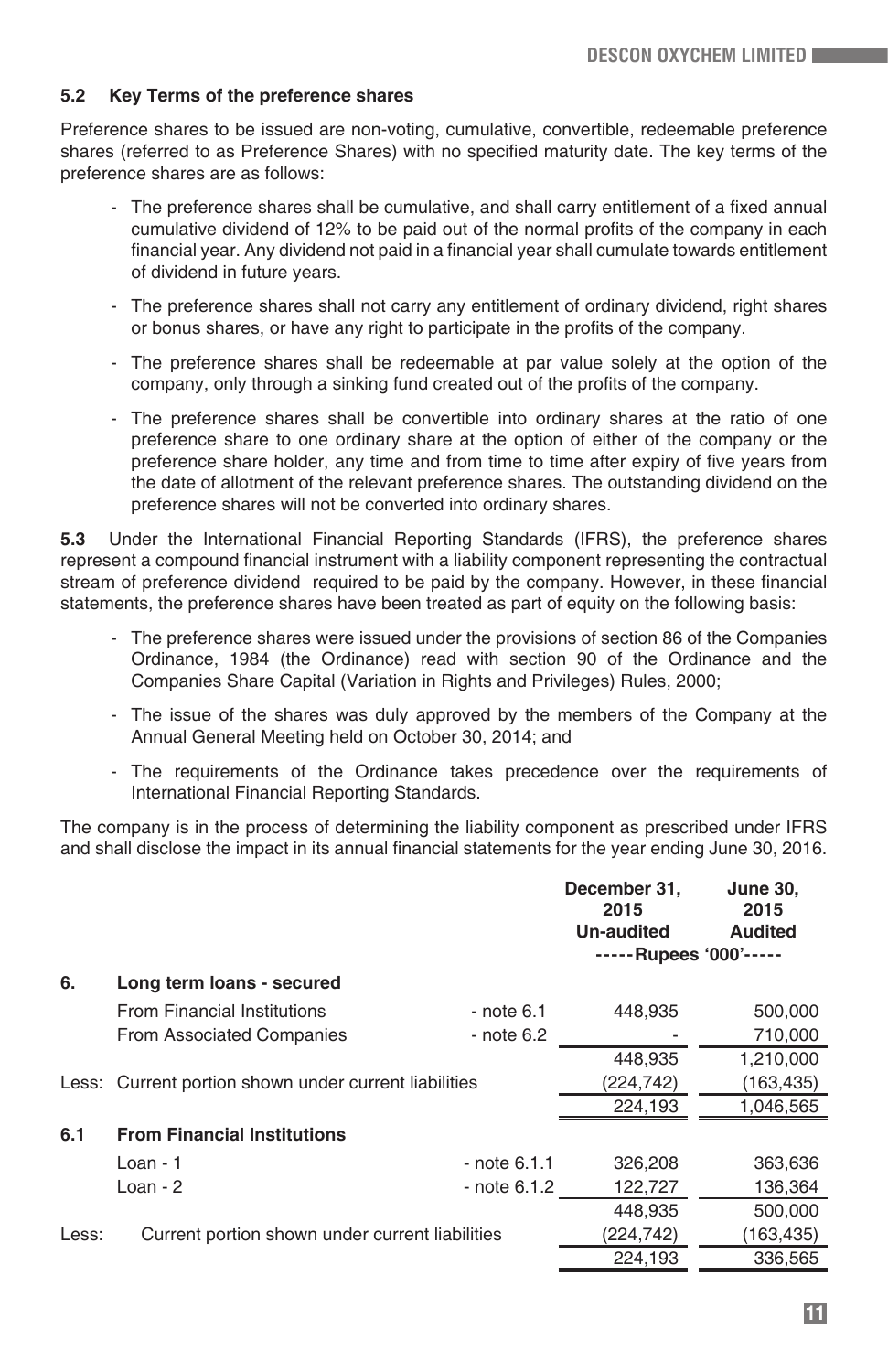**6.1.1** This loan has been obtained from a consortium of financial institutions led by Allied Bank Limited to finance the capital expenditure in relation to the hydrogen peroxide plant installation, construction and fabrication project. It is secured by way of hypothecation charge over all present and future fixed assets, wherever situated other than the immovable property and first pari passu mortgage charge over immovable property. It carries markup at six month KIBOR plus 2% per annum and is payable semi annually.

The balance is repayable in 4 unequal six monthly installments ending on August 24, 2017.

**6.1.2** This loan has been obtained from NIB Bank Limited during the year ended June 2015 and is secured by a way of pari passu charge over present and future fixed assets of the Company for Rs. 266.6 million. It carries markup at six month KIBOR plus 2% per annum and is payable on quarterly basis.

The balance is repayable in 4 equal six monthly installments ending on August 24, 2017.

**6.2** Loans of Rs 400 million from Descon Engineering Limited and that of Rs 310 million from Presson Descon International (Private) Limited have been adjusted against subscription towards preference shares as referred to in note 5.1 and note 5 respectively.

|    |                                                            |            | December 31,<br>2015<br>Un-audited<br>$---$ Rupees '000'----- | June 30,<br>2015<br>Audited |
|----|------------------------------------------------------------|------------|---------------------------------------------------------------|-----------------------------|
| 7. | Subordinated loans from associated companies - unsecured   |            |                                                               |                             |
|    | - Descon Engineering Limited - Loan 1                      | - note 7.1 |                                                               | 276,785                     |
|    | - Descon Engineering Limited - Loan 2                      | - note 7.2 |                                                               | 112,000                     |
|    | - Interworld Travels (Private) Limited - Loan 3 - note 7.3 |            |                                                               | 20,000                      |
|    |                                                            |            |                                                               | 408,785                     |
|    |                                                            |            |                                                               |                             |

**7.1** Out of the total outstanding balance of Rs 276,785 thousand, an amount of Rs 275,976 has been adjusted against subscription towards issuance of preference shares as referred to in note 5.1. The balance loan of Rs 829 thousand is included in current liabilities.

**7.2** The entire balance of loan has been adjusted against subscription towards issuance of preference shares as referred to in note 5.1.

**7.3** This loan was extended by Interworld Travels (Private) Limited, an associated company on June 30, 2010. The principal and markup accrued thereon are repayable only after the repayment of 50% of the facility referred to in note 6.1.1 and further subject to compliance with covenants contained in the agreement for loan referred to in note 6.1.1. Mark-up is accruable for the period at six months Kibor plus 1%. The entire amount of the loan along with the interest is payable on demand as at December 31, 2015 and consequently included in current liabilities.

|                                              |              | <b>December</b><br>31, 2015<br>Un-audited<br>-----Rupees '000'----- | June<br>30, 2015<br><b>Audited</b> |
|----------------------------------------------|--------------|---------------------------------------------------------------------|------------------------------------|
| 8.<br><b>Accrued Finance Cost</b>            |              |                                                                     |                                    |
| Long term finances - secured                 |              |                                                                     |                                    |
| - Financial institutions                     |              | 13.447                                                              | 19.718                             |
| - Associated companies                       | $-$ note 8.1 | 187.381                                                             |                                    |
| Long Term Loans - unsecured                  | $-$ note 8.1 | 266,601                                                             |                                    |
| Finances under markup arrangements - secured |              | 567                                                                 | 776                                |
|                                              |              | 467.996                                                             | 20.494                             |

**8.1** Pursuant to settlement of the loans referred to in note 6.2 and note 7 as subscription towards preference shares referred to in note 5, the entire amount of the accrued finance cost is now payable on demand.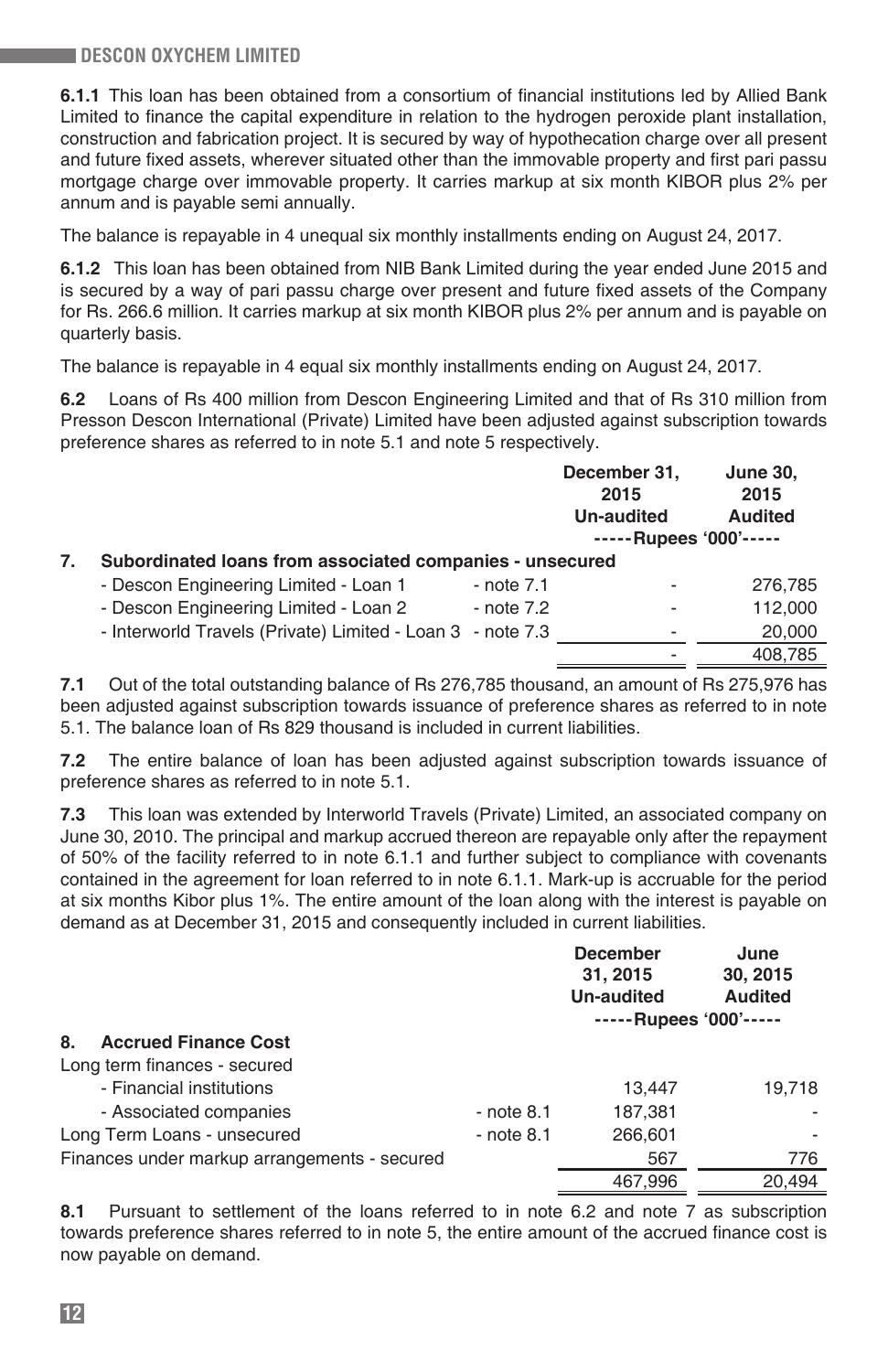## **9. Contingencies and commitments**

## **9.1 Contingencies**

Guarantee issued to Sui Northern Gas Pipeline Limited against the performance of a contract amounting to Rs. 48.64 million (June 2015: Rs. 48.64 million).

A post dated cheque has been furnished by the company in favour of National Tariff Commission as a fee for anti dumping case filed against the Bangladesh amounting Rs 0.120 million (June 2015: Rs. 0.240 million)

## **9.2 Commitments**

The company has commitments in respect of letters of credit other than capital expenditure amounting to Rs. 44.162 million (June 2015: Rs. 90.814 million) and in respect of agreement with Descon Power Solutions (Private) Limited amounting to Rs. 2.259 million (June 2015: Rs. 6.705 million) for installation of power auxiliary equipment at Descon Oxychem Limited site for a period of 3 years commencing from April 2013.

|                                                    |                                                           | December 31,<br>2015   | <b>June 30,</b><br>2015 |
|----------------------------------------------------|-----------------------------------------------------------|------------------------|-------------------------|
|                                                    |                                                           | <b>Un-audited</b>      | <b>Audited</b>          |
|                                                    |                                                           | -----Rupees '000'----- |                         |
|                                                    | 10. Property, plant and equipment                         |                        |                         |
|                                                    | Operating assets<br>- note 10.1                           | 1,673,795              | 1,752,421               |
|                                                    | Capital work-in-progress                                  | 6,866                  | 5,386                   |
| Major spare parts, catalysts and standby equipment |                                                           | 13,245                 | 13,245                  |
|                                                    |                                                           | 1,693,906              | 1,771,052               |
|                                                    |                                                           |                        |                         |
| 10.1                                               | Operating assets - at net book value                      |                        |                         |
|                                                    | Opening book value                                        | 1,752,421              | 1,899,701               |
| Add:                                               | Additions during the period<br>- note 10.1.1              | 5,736                  | 31,369                  |
|                                                    |                                                           | 1,758,157              | 1,931,070               |
| Less:                                              | Disposals during the period (at book value) - note 10.1.2 | 183                    | 12,790                  |
| Less:                                              | Depreciation charged during the period                    | 84,179                 | 165,859                 |
|                                                    | Closing book value                                        | 1,673,795              | 1,752,421               |
|                                                    | 10.1.1 Additions during the period                        |                        |                         |
|                                                    | Buildings on freehold land                                | 462                    | 998                     |
|                                                    | Plant, machinery and equipment                            | 3,660                  | 12,726                  |
|                                                    | Plant, machinery and equipment - catalyst                 |                        | 12,749                  |
|                                                    | <b>Material Handling</b>                                  |                        | 477                     |
|                                                    | <b>Tools and Equipment</b>                                | 400                    |                         |
|                                                    | Computer equipment                                        | 282                    | 971                     |
|                                                    | Electrical equipment                                      | 891                    |                         |
|                                                    | Office equipment                                          | 41                     | 782                     |
|                                                    | Furniture and fixture                                     |                        | 161                     |
|                                                    | Vehicles                                                  |                        | 2,505                   |
|                                                    |                                                           | 5,736                  | 31,369                  |
|                                                    |                                                           |                        |                         |
|                                                    | 10.1.2 Disposals during the period                        |                        |                         |
|                                                    | Plant, machinery and equipment                            | 154                    | 10,694                  |
|                                                    | Plant, machinery and equipment - catalyst                 |                        | 2,096                   |
|                                                    | Computer equipment                                        | 29                     |                         |
|                                                    |                                                           | 183                    | 12,790                  |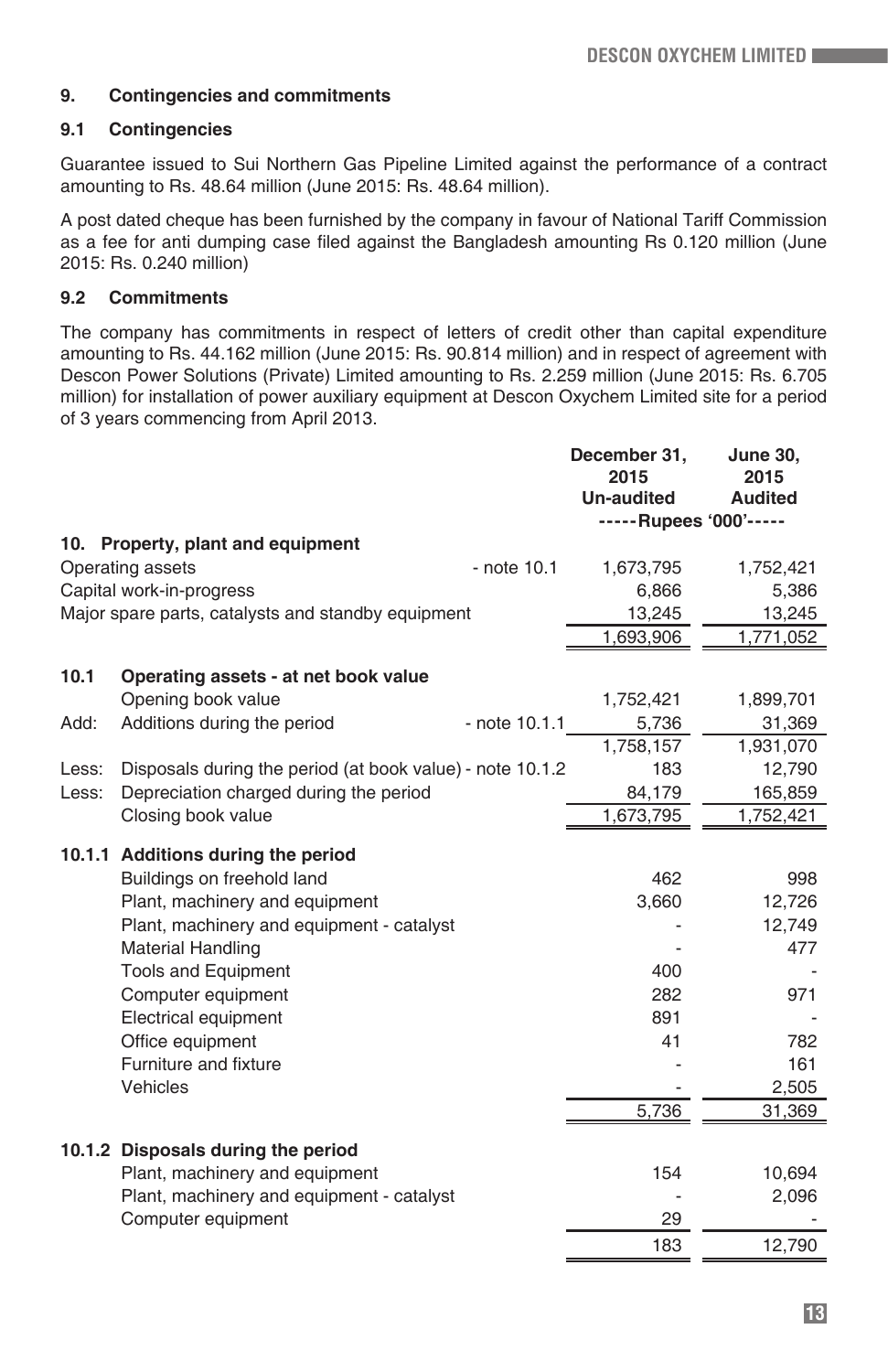|                                                                                            | December 31,<br>2015<br>Un-audited | <b>June 30,</b><br>2015<br><b>Audited</b> |
|--------------------------------------------------------------------------------------------|------------------------------------|-------------------------------------------|
|                                                                                            | -----Rupees '000'-----             |                                           |
| 11. Stock in trade                                                                         |                                    |                                           |
| Raw material lincluding in transit of Rs 33.063 million<br>(June 2015: Rs 67.900 million)] | 70.150                             | 96.424                                    |
| Work-in-process                                                                            | 249                                | 291                                       |
| Finished goods                                                                             | 22,270                             | 6,836                                     |
|                                                                                            | 92.669                             | 103,551                                   |
|                                                                                            |                                    |                                           |

**11.1** Finished goods include unused packing material of Rs. 1.487 million (2015: Rs 1.768 million).

**12.** These include sales tax receivable of Rs 116.14 million (June 2015: Rs 97.86 million).

|                                                  | <b>Quarter ended</b><br>Half year ended |           |                                                             |           |
|--------------------------------------------------|-----------------------------------------|-----------|-------------------------------------------------------------|-----------|
|                                                  | 2015                                    | 2014      | December 31, December 31, December 31, December 31,<br>2015 | 2014      |
|                                                  |                                         |           | -------------Rupees '000'-----------                        |           |
| 13. Sales                                        |                                         |           |                                                             |           |
| Gross sales:                                     |                                         |           |                                                             |           |
| - Local                                          | 390,362                                 | 309,541   | 727,267                                                     | 597,738   |
| - Export                                         | 38,137                                  | 54,806    | 81,701                                                      | 125,505   |
|                                                  | 428,499                                 | 364,347   | 808,968                                                     | 723,243   |
| Less: Commission & discount on sales             | (15, 746)                               | (12, 230) | (30, 771)                                                   | (22, 393) |
| Less: Sales Tax                                  | (16, 154)                               | (12, 121) | (33,508)                                                    | (21, 282) |
| <b>Net Sales</b>                                 | 396,599                                 | 339,996   | 744,689                                                     | 679,568   |
| 14. Cost of goods sold                           |                                         |           |                                                             |           |
| Raw material consumed                            | 148,322                                 | 122,877   | 295,926                                                     | 265,821   |
| Salaries, wages and other benefits               | 18,167                                  | 17,545    | 36,193                                                      | 34,153    |
| Repair and maintenance                           | 8,477                                   | 10,224    | 15,082                                                      | 17,983    |
| Fuel and power                                   | 56,435                                  | 78,991    | 126,863                                                     | 171,763   |
| Printing and stationery                          |                                         | 156       |                                                             | 156       |
| Services through contractors                     | 9,855                                   | 9,721     | 19,099                                                      | 17,882    |
| Travelling                                       | 854                                     | 1,296     | 854                                                         | 1,296     |
| Annual shutdown expenses                         | 975                                     |           | 975                                                         |           |
| Communication                                    | 188                                     | 191       | 188                                                         | 191       |
| Rent & rates                                     | 8,985                                   | 7,632     | 18,087                                                      | 18,250    |
| Depreciation on property, plant and<br>equipment | 44,079                                  | 39,743    | 83,507                                                      | 82,465    |
| Insurance                                        | 1,986                                   | 1,995     | 3,972                                                       | 3,990     |
| Safety items consumed                            | 680                                     | 423       | 680                                                         | 423       |
| Miscellaneous                                    | 194                                     | 450       | 1,101                                                       | 709       |
|                                                  | 299,197                                 | 291,244   | 602,527                                                     | 615,082   |
| Add: Opening work in process                     | 982                                     | 4,685     |                                                             | 259       |
| Less: Closing work in process                    | (249)                                   |           | (249)                                                       |           |
|                                                  | 733                                     | 4,685     | (249)                                                       | 259       |
| Cost of goods produced                           | 299,930                                 | 295,929   | 602,278                                                     | 615,341   |
| Add: Opening finished goods                      | 24,992                                  | 17,991    | 6,836                                                       | 11,360    |
| Less: Closing finished goods                     | (22, 270)                               | (14, 079) | (22, 270)                                                   | (14,079)  |
|                                                  | 2,722                                   | 3,912     | (15, 434)                                                   | (2,719)   |
| Cost of goods sold                               | 302,652                                 | 299,841   | 586,844                                                     | 612,622   |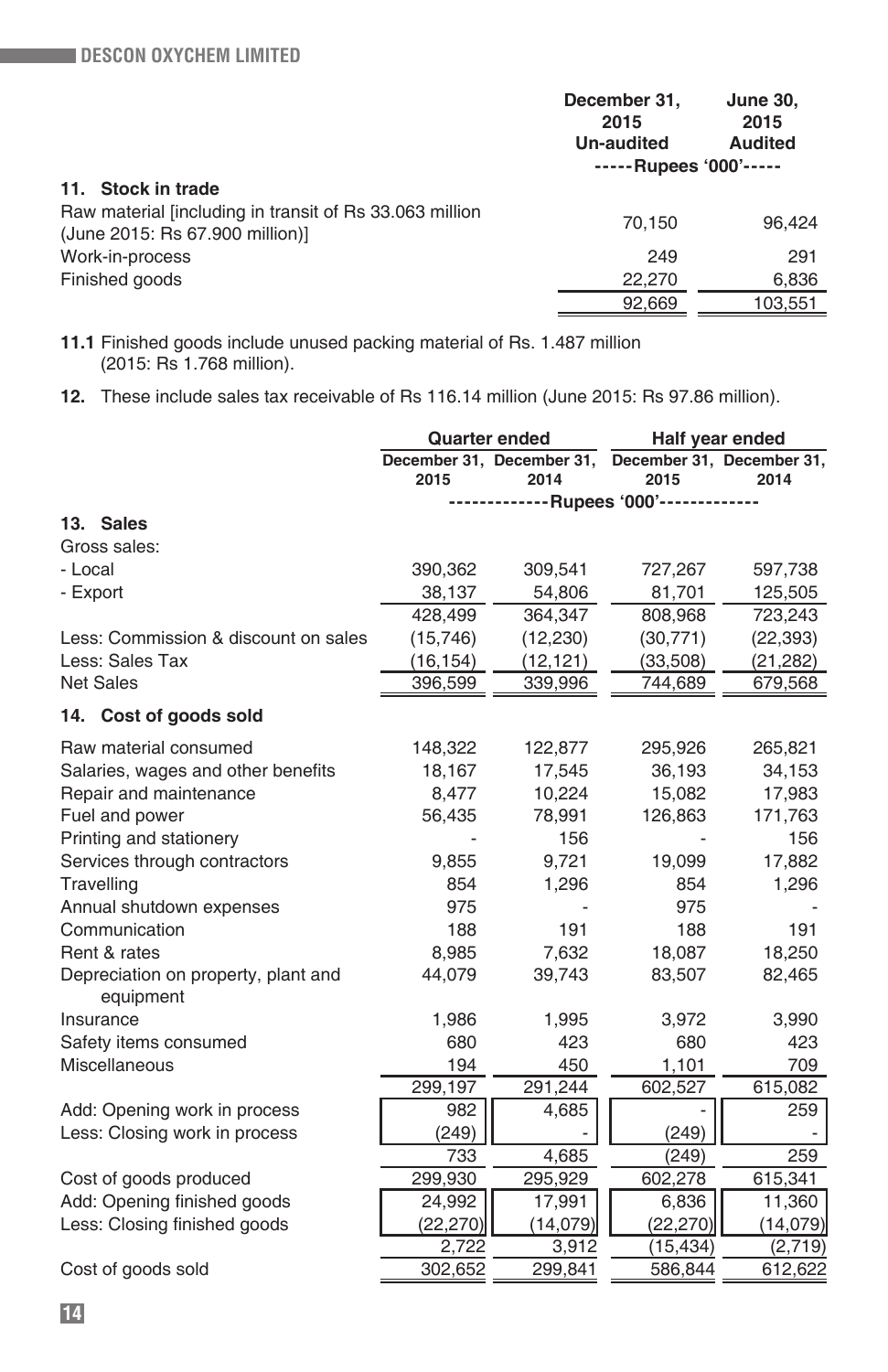**15.** Administrative expenses include legal and professional charges amounting to Rs. 9.345 million and Rs 4.789 million for the half year ended December 31, 2015 and the quarter ended December 31, 2015 respectively (2014: Rs. 8.193 million and Rs. 2.801 million respectively).

|                                                         |               |         | <b>Quarter ended</b>                                |                          | Half year ended |
|---------------------------------------------------------|---------------|---------|-----------------------------------------------------|--------------------------|-----------------|
|                                                         |               |         | December 31, December 31, December 31, December 31, |                          |                 |
|                                                         |               | 2015    | 2014                                                | 2015                     | 2014            |
|                                                         |               |         |                                                     | -Rupees '000'----------- |                 |
| 16. Earnings / (loss) per share                         |               |         |                                                     |                          |                 |
| 16.1 Basic earnings / (loss) per share                  |               |         |                                                     |                          |                 |
| Profit/(loss) for the period<br>Weighted average number | <b>Rupees</b> | 15,849  | (41, 289)                                           | 14,523                   | (104, 855)      |
| of ordinary shares                                      | <b>Number</b> | 102,000 | 102,000                                             | 102,000                  | 102,000         |
| Earnings / (loss) per share                             | <b>Rupees</b> | 0.16    | (0.40)                                              | 0.14                     | (1.03)          |
| 16.2 Diluted earnings / (loss) per share                |               |         |                                                     |                          |                 |
| Profit/(loss) for the period<br>Weighted average number | <b>Rupees</b> | 15,849  | (41, 289)                                           | 14,523                   | (104, 855)      |
| of ordinary shares                                      | <b>Number</b> | 102,000 | 102,000                                             | 102,000                  | 102,000         |
| Add: Weighted average number<br>of preference shares    | Number        | 1,202   |                                                     | 1,202                    |                 |
| Weighted average number                                 |               |         |                                                     |                          |                 |
| of outstanding shares                                   | <b>Number</b> | 103,202 | 102,000                                             | 103,202                  | 102,000         |
| Diluted earning/(loss) per share <b>Rupees</b>          |               | 0.15    | (0.40)                                              | 0.14                     | (1.03)          |

#### **17. Transactions with related parties**

|    |                              |                                  | Half year ended        |                           |
|----|------------------------------|----------------------------------|------------------------|---------------------------|
|    | <b>Relationship with</b>     |                                  |                        | December 31, December 31, |
|    | the company                  | Nature of transaction            | 2015                   | 2014                      |
|    |                              |                                  | -----Rupees '000'----- |                           |
| i. | Associated                   | Purchase of goods and services   | 8,946                  | 9,324                     |
|    | undertakings                 | Sale of goods                    | 520                    | 140                       |
|    |                              | Share of common expenses charged |                        |                           |
|    |                              | from associated companies        | 17,927                 | 19,817                    |
|    |                              | Share of common expenses charged |                        |                           |
|    |                              | to associated companies          | 5,925                  | 4,961                     |
|    |                              | Mark-up expense                  | 30,189                 | 73,295                    |
|    | ii. Post employment          | Expense charged in respect of    |                        |                           |
|    | benefit plans                | retirement benefit plans         | 949                    | 1,055                     |
|    | iii. Key management          | Salaries and other employee      |                        |                           |
|    | personnel                    | benefits                         | 16,192                 | 12,698                    |
|    |                              |                                  | December 31,           | <b>June 30.</b>           |
|    | <b>Relationship with the</b> | Nature of transaction            | 2015                   | 2015                      |
|    | company                      |                                  | Un-audited             | Audited                   |
|    |                              |                                  | -----Rupees '000'----- |                           |
|    | <b>Period-end balances</b>   |                                  |                        |                           |
|    | Associated undertakings      | Payable to related parties       | 8,307                  | 6,929                     |
|    |                              | Receivable from related parties  | 514                    | 185                       |
|    |                              | Advances to related parties      | 1,709                  | 1,680                     |
|    |                              | Accrued finance cost             | 453,982                | 423,785                   |
|    |                              | Long term loans - unsecured      | 20,829                 | 1,118,785                 |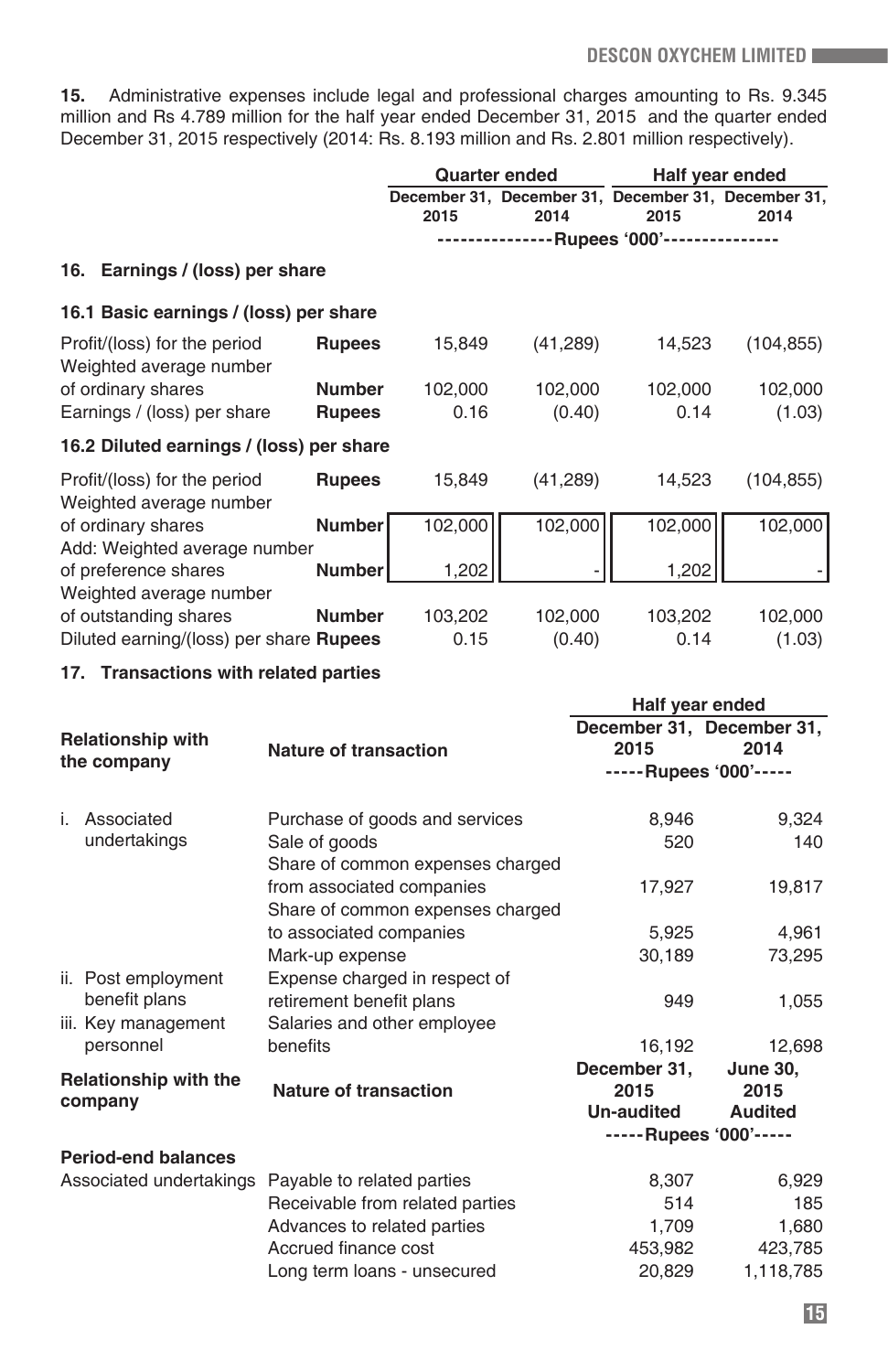|     |                                                              |                        | Half year ended                   |
|-----|--------------------------------------------------------------|------------------------|-----------------------------------|
|     |                                                              | 2015                   | December 31, December 31,<br>2014 |
| 18. | Cash generated from operations                               |                        | -----Rupees '000'-----            |
|     | Profit/(loss) before taxation<br>Adjustments for:            | 45,083                 | (114, 368)                        |
|     | - Depreciation on property, plant and equipment              | 84,179                 | 82,671                            |
|     | - Amortization of intangible assets                          | 893                    |                                   |
|     | - Finance cost                                               | 56,260                 | 115,287                           |
|     | - Interest on bank deposits                                  | (1,055)                | (396)                             |
|     | - Provision/(reversal) for accumulating compensated absences | 1,088                  | (720)                             |
|     | - Reversal of provision for bad debts                        | (303)                  |                                   |
|     | - Exchange gain                                              | (977)                  | (313)                             |
|     | - Gain on sale of property, plant and equipment              | (451)                  |                                   |
|     | - Gain on sale of available for sale investments             | (168)                  | (892)                             |
|     | Profit before working capital changes                        | 184,549                | 81,269                            |
|     | Effect on cash flow due to working capital changes           |                        |                                   |
|     | - Increase in stores and spares                              | (14, 352)              | (4,582)                           |
|     | - Decrease / (increase) in stock-in-trade                    | 10,882                 | (13, 954)                         |
|     | - Decrease in trade debts                                    | 835                    | 1,440                             |
|     | - Increase in advances, deposits, prepayments                |                        |                                   |
|     | and other receivables                                        | (27, 509)              | (21, 270)                         |
|     | - (Decrease) / increase in trade and other payables          | (31,030)               | 18,603                            |
|     |                                                              | (61, 174)              | (19, 763)                         |
|     | Cash generated from operations                               | 123,375                | 61,506                            |
|     |                                                              | December 31.<br>2015   | <b>June 30,</b><br>2015           |
|     |                                                              | <b>Un-audited</b>      | Audited                           |
|     |                                                              | -----Rupees '000'----- |                                   |
|     | 19. Cash and cash equivalents                                |                        |                                   |
|     | Cash and bank balances                                       | 101,448                | 75,479                            |
|     | Finances under markup arrangement - secured                  | (50,000)               | (52,070)                          |
|     |                                                              | 51.448                 | 23,409                            |

## **20. Date of authorization for issue**

This condensed interim financial information was authorised for issue on February 19, 2016 by the Board of Directors of the Company.

## **21. Corresponding figures**

Corresponding figures have been re-arranged and reclassified, wherever necessary, for the purposes of comparison and better presentation as per reporting framework.

In order to comply with the requirements of International Accounting Standard 34 - 'Interim Financial Reporting', the condensed interim balance sheet and condensed interim statement of changes in equity have been compared with the balances of annual audited financial statements of preceding financial year, whereas, the condensed interim profit and loss account, condensed interim statement of comprehensive income and condensed interim cash flow statement have been compared with the balances of comparable period of immediately preceding financial year.

Facuni Lliati

**16 Chief Executive Director**